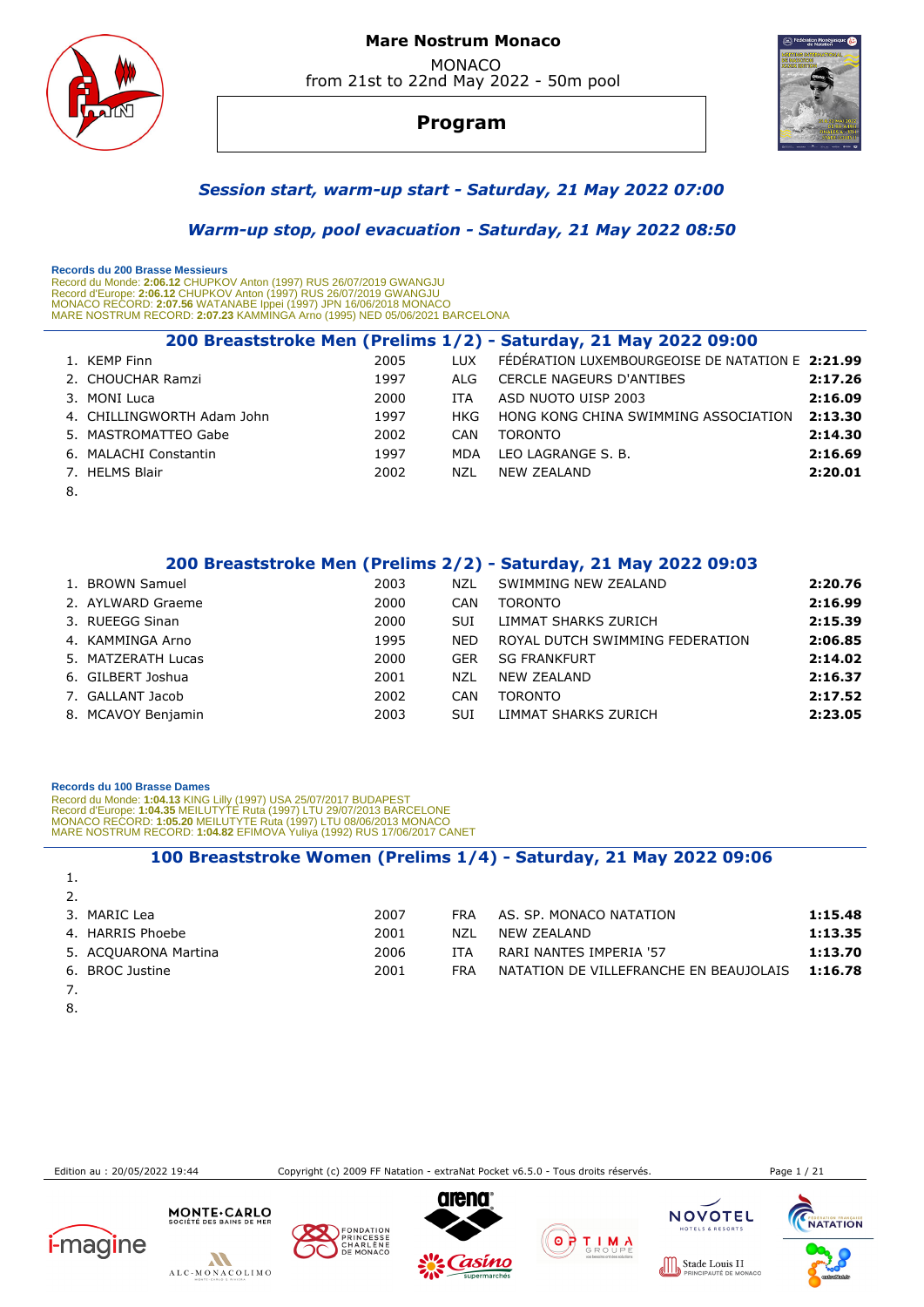MONACO from 21st to 22nd May 2022 - 50m pool





# **Program**

#### **100 Breaststroke Women (Prelims 2/4) - Saturday, 21 May 2022 09:08**

| 1. FROISSART Alexandra | 1998 | <b>SUI</b> | <b>GENEVE NATATION 1885</b>     | 1:11.77 |
|------------------------|------|------------|---------------------------------|---------|
| 2. PAMMER Cornelia     | 2000 | AUT        | <b>AUSTRIA</b>                  | 1:10.52 |
| 3. FISCHER Bente       | 1997 | <b>GER</b> | SPORT-UNION NECKARSULM          | 1:08.36 |
| 4. VAN NIEKERK Lara    | 2003 | <b>RSA</b> | SOUTH AFRICA                    | 1:05.67 |
| 5. ANGIOLINI Lisa      | 1995 | <b>ITA</b> | <b>VIRTUS BUONCONVENTO</b>      | 1:06.82 |
| 6. SCHULZE Nele        | 2004 | <b>GER</b> | <b>BERLIN - SGN</b>             | 1:08.64 |
| 7. CHUFFART Claire     | 2004 | <b>FRA</b> | <b>CERCLE NAGEURS D'ANTIBES</b> | 1:11.37 |
| 8. TUDO CUBELLS Nadia  | 1997 | AND        | SPORT-UNION NECKARSULM          | 1:12.50 |

#### **100 Breaststroke Women (Prelims 3/4) - Saturday, 21 May 2022 09:10**

| 1. MCDONALD Abigail     | 2001 | <b>CAN</b> | <b>TORONTO</b>                  | 1:11.58 |
|-------------------------|------|------------|---------------------------------|---------|
| 2. RUUSKA Martta        | 2003 | <b>FIN</b> | <b>FINLAND</b>                  | 1:10.26 |
| 3. VALL MONTERO Jessica | 1988 | ESP        | <b>CLUB NATACIO SANT ANDREU</b> | 1:07.00 |
| 4. HANSSON Sophie       | 1998 | <b>SWF</b> | HELSINGBORG SIMSALLSKAP         | 1:05.66 |
| 5. MAMIE Lisa           | 1998 | SUI        | SWISS AOUATICS SWIMMING         | 1:06.60 |
| 6. KIVIRINTA Veera      | 1995 | <b>FIN</b> | <b>FINLAND</b>                  | 1:08.59 |
| 7. MUELLNER Lea         | 2003 | NZL        | SWIMMING NEW ZEALAND            | 1:11.01 |
| 8. BREARS Mackenzie     | 2003 | NZL        | NEW ZEALAND                     | 1:12.09 |

#### **100 Breaststroke Women (Prelims 4/4) - Saturday, 21 May 2022 09:12**

| 2001 | NZL        | SWIMMING NEW ZEALAND            | 1:11.58 |
|------|------------|---------------------------------|---------|
| 1998 | <b>GER</b> | SWISS AQUATICS TRAINING BASE    | 1:08.95 |
| 2000 | <b>NED</b> | ROYAL DUTCH SWIMMING FEDERATION | 1:06.92 |
| 2004 | <b>USA</b> | USA - SEWARD TSUNAMI SWIM CLUB  | 1:04.95 |
| 2000 | IRL        | UNIVERSITY OF TENNESSEE         | 1:06.29 |
| 1996 | <b>DEN</b> | SIGMA SWIM                      | 1:08.59 |
| 1999 | <b>SUI</b> | SCHWIMMCLUB USTER WALLISELLEN   | 1:10.81 |
| 2005 | ITA.       | RARI NANTES IMPERIA '57         | 1:11.96 |
|      |            |                                 |         |

#### **Records du 100 Nage Libre Messieurs**

Record du Monde: 46.91 CIELO FILHO Cesar (1987) BRA 30/07/2009 ROME<br>Record d'Europe: 47.11 KOLESNIKOV Kliment (2000) RUS 28/07/2021 TOKYO<br>MONACO RECORD: 48.21 POPOV Alexander (1971) RUS 18/06/1994 MONACO<br>MARE NOSTRUM RECOR

# **100 Freestyle Men (Prelims 1/8) - Saturday, 21 May 2022 09:14**

| 1.                  |      |            |                         |       |
|---------------------|------|------------|-------------------------|-------|
| 2.                  |      |            |                         |       |
| 3. CRASSARD Gabriel | 2008 | <b>FRA</b> | AS. SP. MONACO NATATION | 58.00 |
| 4. PETIT Antoine    | 2008 | <b>FRA</b> | AS. SP. MONACO NATATION | 57.70 |
| 5. VITALI Luc       | 2005 | GER        | AS. SP. MONACO NATATION | 58.00 |
| -6.                 |      |            |                         |       |
| 7.                  |      |            |                         |       |

8.

Edition au : 20/05/2022 19:44 Copyright (c) 2009 FF Natation - extraNat Pocket v6.5.0 - Tous droits réservés. Page 2 / 21

 $0000$ 





MONTE . CARLO







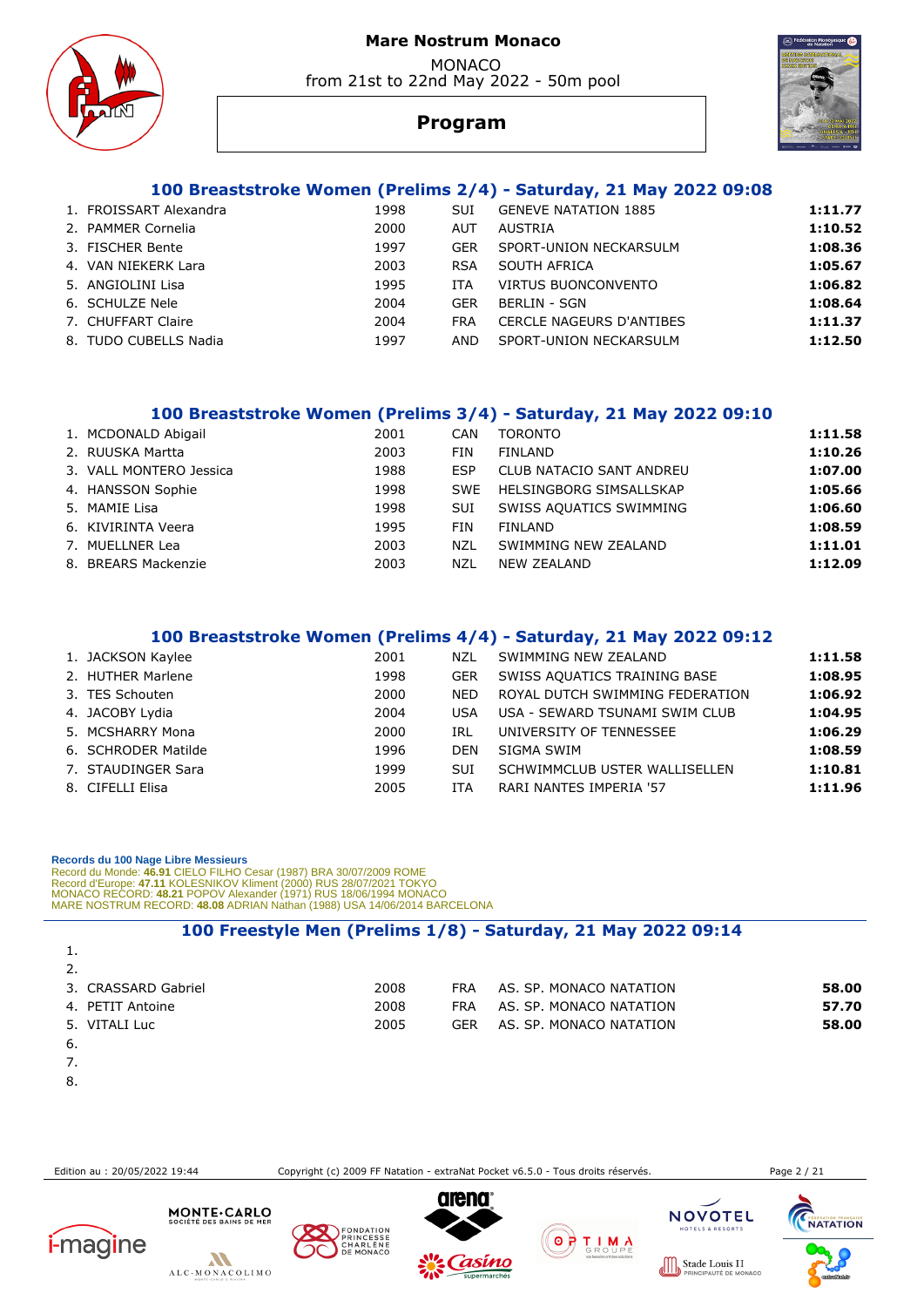MONACO from 21st to 22nd May 2022 - 50m pool





# **Program**

#### **100 Freestyle Men (Prelims 2/8) - Saturday, 21 May 2022 09:16**

| 2. BASTIEN Thibault      | 2001 | <b>FRA</b> | LIGUE BOURGOGNE FRANCHE COMTE            | 53.94 |
|--------------------------|------|------------|------------------------------------------|-------|
| 3. JULIA TOUS Ferran     | 2000 | <b>FSP</b> | FEDERACIÓ CATALANA DE NATACIÓ            | 52.23 |
| 4. VANDERSCHRICK Stephan | 2000 | <b>TUX</b> | FÉDÉRATION LUXEMBOURGEOISE DE NATATION E | 52.12 |
| 5. KURZ Luis             | 2002 | AUT        | AUSTRIA                                  | 52.22 |
| 6. MORAD Khaled          | 1999 | <b>FGY</b> | SPORT-UNION NECKARSULM                   | 52.28 |
| 7. FALOPPA Ethan         | 2005 | MON        | FEDERATION MONEGASOUE DE NATATION        | 54.47 |
|                          |      |            |                                          |       |

8.

1.

#### **100 Freestyle Men (Prelims 3/8) - Saturday, 21 May 2022 09:18**

| 1. PARRY Joshua        | 2003 | <b>RSA</b> | SOUTH AFRICA                  | 51.77 |
|------------------------|------|------------|-------------------------------|-------|
| 2. LITTLEJOHN Ben      | 2002 | <b>NZL</b> | NEW ZEALAND                   | 51.70 |
| 3. MONI Fabio          | 1997 | ITA        | ASD NUOTO UISP 2003           | 51.45 |
| 4. RAMIA VIVES Guillem | 2002 | <b>FSP</b> | FEDERACIÓ CATALANA DE NATACIÓ | 51.20 |
| 5. CLARK Louis         | 2001 | N71        | SWIMMING NEW ZEALAND          | 51.28 |
| 6. TOROK Dominik-Mark  | 2002 | <b>HUN</b> | HUNGARIAN SWIMMING FEDERATION | 51.50 |
| 7. FRANCHINI Laurent   | 2000 | <b>FRA</b> | <b>CARROS NATATION</b>        | 51.71 |
| 8. HOUTI Fares         | 2003 | <b>FRA</b> | CANET 66 NATATION             | 51.83 |

 **100 Freestyle Men (Prelims 4/8) - Saturday, 21 May 2022 09:19** 

| 1. MANNES Max        | 1997 | <b>LUX</b> | FEDERATION LUXEMBOURGEOISE DE NATATION E | 50.98 |
|----------------------|------|------------|------------------------------------------|-------|
| 2. WILLIAMS George   | 1999 | NZL        | SWIMMING NEW ZEALAND                     | 50.58 |
| 3. PERSSON Elias     | 2002 | <b>SWF</b> | MALMO KAPPSWIMMINGS KLUBB                | 50.51 |
| 4. BRANDENBURGER Pit | 1995 | <b>LUX</b> | FÉDÉRATION LUXEMBOURGEOISE DE NATATION E | 50.41 |
| 5. FABIANI Remi      | 2001 | <b>LUX</b> | FÉDÉRATION LUXEMBOURGEOISE DE NATATION E | 50.47 |
| 6. TAYLOR Jack       | 2001 | AUS.       | SWIMMING AUSTRALIA                       | 50.53 |
| 7. BOILEAU Roméo     | 2002 | <b>FRA</b> | <b>CERCLE NAGEURS D'ANTIBES</b>          | 50.92 |
| 8. GODOLPHIN Bernard | 1999 | CAN        | <b>TORONTO</b>                           | 51.03 |
|                      |      |            |                                          |       |

#### **100 Freestyle Men (Prelims 5/8) - Saturday, 21 May 2022 09:21**

| 1. TRAMPITSCH Alexander   | 1999 | AUT        | AUSTRIA                      | 50.26 |
|---------------------------|------|------------|------------------------------|-------|
| 2. STEWART Samuel         | 1997 | USA        | USA SWIMMING                 | 50.10 |
| 3. PIERRE LOUIS Sebastian | 2000 | <b>GER</b> | <b>SG FRANKFURT</b>          | 50.08 |
| 4. LOBANOVSKIJ Maxim      | 1996 | <b>HUN</b> | <b>GENEVE NATATION 1885</b>  | 49.94 |
| 5. SELIN Artem            | 2002 | <b>GER</b> | SCHWIMM CLUB WIESBADEN       | 49.97 |
| 6. BILAS Stergios-marios  | 2001 | <b>GRE</b> | <b>GREECE</b>                | 50.09 |
| 7. SCHMID Aleksi          | 1996 | SUI        | SWISS AQUATICS TRAINING BASE | 50.25 |
| 8. FUCHS Roman            | 1998 | <b>FRA</b> | AMIENS METROPOLE NATATION    | 50.36 |

Edition au : 20/05/2022 19:44 Copyright (c) 2009 FF Natation - extraNat Pocket v6.5.0 - Tous droits réservés. Page 3 / 21







MONTE CARLO









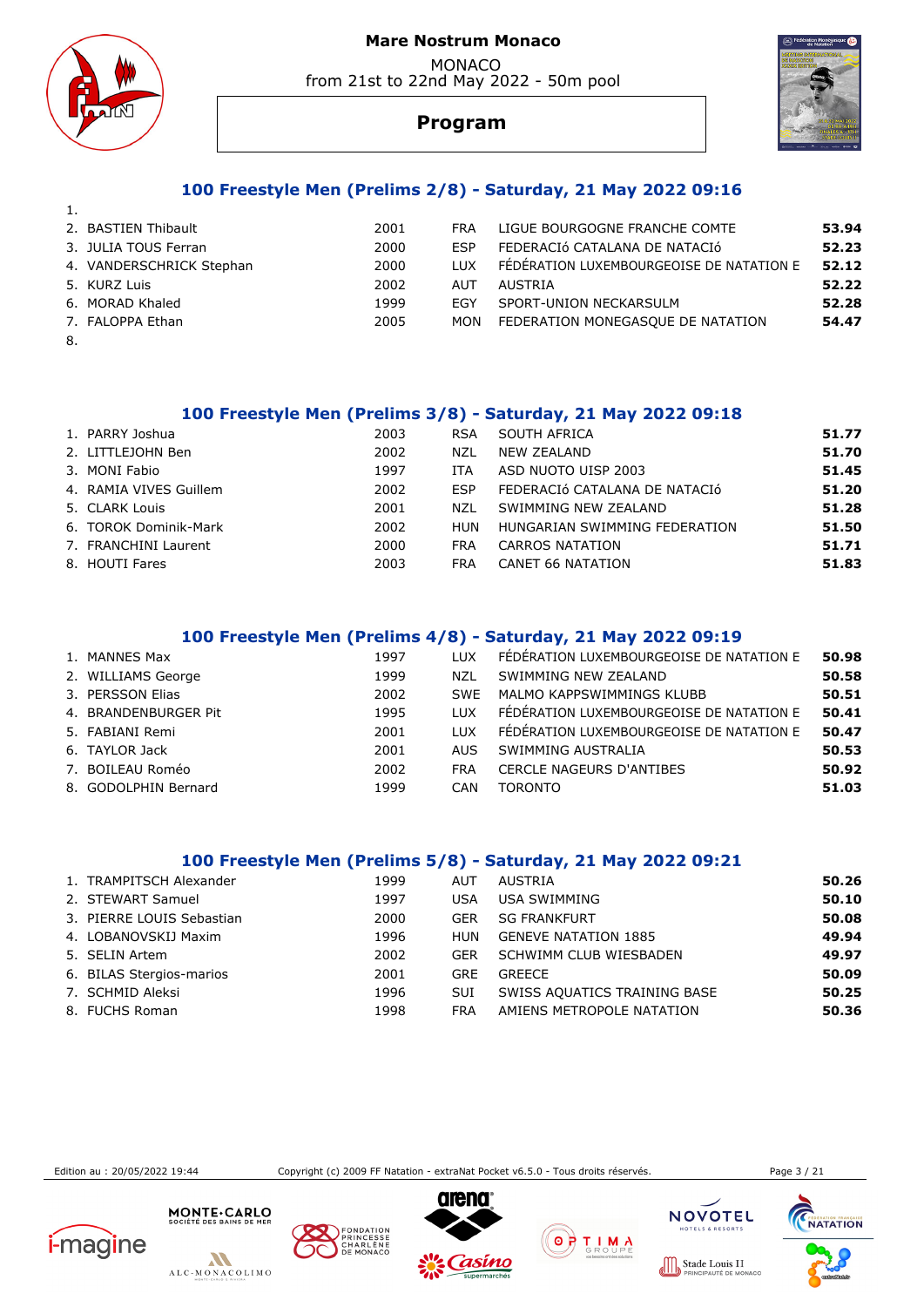MONACO from 21st to 22nd May 2022 - 50m pool





# **Program**

# **100 Freestyle Men (Prelims 6/8) - Saturday, 21 May 2022 09:22**

| 1. HO Ian-Yentou     | 1997 | HKG.       | HONG KONG CHINA SWIMMING ASSOCIATION | 49.49 |
|----------------------|------|------------|--------------------------------------|-------|
| 2. TJON A JOE Renzo  | 1995 | <b>SUR</b> | DE DOLFIJN AMSTERDAM                 | 49.29 |
| 3. DJAKOVIC Antonio  | 2002 | SUI        | SWISS AQUATICS SWIMMING              | 48.74 |
| 4. NEMETH Nandor     | 1999 | <b>HUN</b> | HUNGARIAN SWIMMING FEDERATION        | 48.41 |
| 5. SALVAN Hadrien    | 1997 | <b>FRA</b> | STADE DE VANVES                      | 48.51 |
| 6. SATES Matthew     | 2003 | <b>RSA</b> | SOUTH AFRICA                         | 48.97 |
| 7. SCHEFFER Fernando | 1998 | <b>BRA</b> | BRAZILIAN SWIMMING FEDERATION        | 49.38 |
| 8. GRAY Cameron      | 2003 | NZL        | SWIMMING NEW ZEALAND                 | 49.77 |
|                      |      |            |                                      |       |

#### **100 Freestyle Men (Prelims 7/8) - Saturday, 21 May 2022 09:24**

| 1. ANDREW Michael   | 1999 | USA        | USA - MA SWIM ACADEMY         | 49.46 |
|---------------------|------|------------|-------------------------------|-------|
| 2. CORREIA Breno    | 1999 | <b>BRA</b> | BRAZILIAN SWIMMING FEDERATION | 49.10 |
| 3. SANTOS Gabriel   | 1996 | <b>BRA</b> | BRAZILIAN SWIMMING FEDERATION | 48.64 |
| 4. MITYUKOV Roman   | 2000 | SUI        | SWISS AQUATICS SWIMMING       | 48.20 |
| 5. SZABO Szebastian | 1996 | HUN        | HUNGARIAN SWIMMING FEDERATION | 48.50 |
| 6. RIHOUX Charles   | 1998 | <b>FRA</b> | OLYMPIC NICE NATATION         | 48.81 |
| 7. BOHUS Richard    | 1993 | <b>HUN</b> | HUNGARIAN SWIMMING FEDERATION | 49.31 |
| 8. ACIN Nikola      | 1999 | <b>SRB</b> | SERBIAN SWIMMING FEDERATION   | 49.75 |

 **100 Freestyle Men (Prelims 8/8) - Saturday, 21 May 2022 09:25** 

| 1. LIESS Nils          | 1996 | <b>SUI</b> | <b>GENEVE NATATION 1885</b>     | 49.44 |
|------------------------|------|------------|---------------------------------|-------|
| 2. POTHAIN Jordan      | 1994 | <b>FRA</b> | A.A.S.S. NATATION 95            | 49.09 |
| 3. PIJNENBURG Stan     | 1996 | <b>NED</b> | ROYAL DUTCH SWIMMING FEDERATION | 48.53 |
| 4. GROUSSET Maxime     | 1999 | <b>FRA</b> | C.S. CLICHY 92                  | 47.52 |
| 5. STEWART Coleman     | 1998 | USA        | USA - WOLFPACK ELITE            | 48.45 |
| 6. CHIERIGHINI Marcelo | 1991 | <b>BRA</b> | BRAZILIAN SWIMMING FEDERATION   | 48.76 |
| 7. HASSAN Mohamed Samy | 1997 | EGY        | EGYPTIAN SWIMMING FEDERATION    | 49.30 |
| 8. KROON Luc           | 2001 | <b>NED</b> | ROYAL DUTCH SWIMMING FEDERATION | 49.68 |

#### **Records du 200 Nage Libre Dames**

Record du Monde: **1:52.98** PELLEGRINI Federica (1988) ITA 29/07/2009 ROME<br>Record d'Europe: 1**:52.98** PELLEGRINI Federica (1988) ITA 29/07/2009 ROME<br>MONACO RECORD: 1**:55.21 MUFFAT Camille (1989) FRA 09/06/2012 MONACO**<br>MARE

# **200 Freestyle Women (Prelims 1/4) - Saturday, 21 May 2022 09:27**

| 1.                          |      |            |                                                  |
|-----------------------------|------|------------|--------------------------------------------------|
| 2.                          |      |            |                                                  |
| 3. JOMINET Lou              | 2005 | TUX        | FÉDÉRATION LUXEMBOURGEOISE DE NATATION E 2:08.80 |
| 4. ESPINOSA PATILLA Claudia | 2003 | <b>FSP</b> | FEDERACIÓ CATALANA DE NATACIÓ<br>2:06.46         |
| 5. GELFMANN Soizic          | 2001 | <b>FRA</b> | 2:08.12<br>CERCLE NAGEURS D'ANTIBES              |
| -6.                         |      |            |                                                  |
| 7.                          |      |            |                                                  |

8.

Edition au : 20/05/2022 19:44 Copyright (c) 2009 FF Natation - extraNat Pocket v6.5.0 - Tous droits réservés. Page 4 / 21

**NOVOTEL** 

Stade Louis II









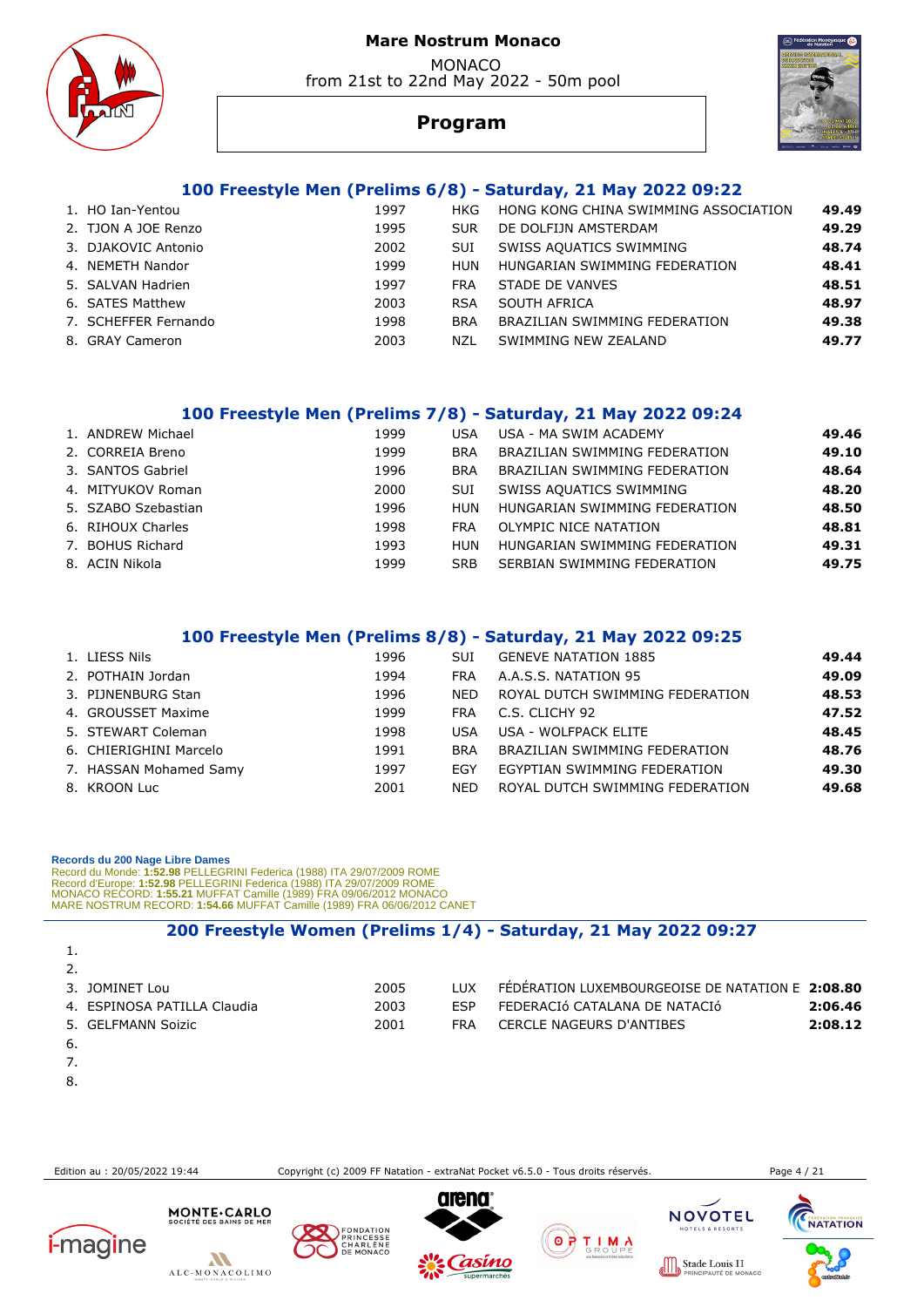MONACO from 21st to 22nd May 2022 - 50m pool





# **Program**

## **200 Freestyle Women (Prelims 2/4) - Saturday, 21 May 2022 09:30**

|        | 1. BOETSCHI Fabiana    | 2000 | <b>SUI</b> | SCHWIMMCLUB USTER WALLISELLEN     | 2:05.57 |
|--------|------------------------|------|------------|-----------------------------------|---------|
|        | 2. LITTLEJOHN Laura    | 2004 | NZL        | SWIMMING NEW ZEALAND              | 2:01.68 |
|        | 3. GOLD Aleksa         | 2000 | EST        | <b>TORONTO</b>                    | 2:00.65 |
|        | 4. JAKABOS Zsuzsanna   | 1989 | <b>HUN</b> | HUNGARIAN SWIMMING FEDERATION     | 1:58.50 |
|        | 5. ABRAHAM Lilla-Minna | 2006 | HUN        | HUNGARIAN SWIMMING FEDERATION     | 1:59.92 |
|        | 6. CAMPABADAL Ainhoa   | 2003 | <b>FSP</b> | ROYAL SPANISH SWIMMING FEDERATION | 2:00.98 |
|        | 7. OSBORNE Summer      | 2005 | N71.       | NEW ZEALAND                       | 2:03.68 |
| $\sim$ |                        |      |            |                                   |         |

8.

|        |                     |      |            | 200 Freestyle Women (Prelims 3/4) - Saturday, 21 May 2022 09:33 |         |
|--------|---------------------|------|------------|-----------------------------------------------------------------|---------|
|        | 1. WALSHE Ellen     | 2001 | IRL        | UNIVERSITY OF TENNESSEE                                         | 2:04.93 |
|        | 2. DEANS Caitlin    | 1999 | <b>NZL</b> | SWIMMING NEW ZEALAND                                            | 2:01.57 |
|        | 3. HEIDEYER Mika    | 2000 | <b>FRA</b> | <b>CERCLE NAGEURS D'ANTIBES</b>                                 | 2:00.48 |
|        | 4. KULLMANN Leonie  | 1999 | <b>GER</b> | <b>BERLIN - SGN</b>                                             | 1:57.64 |
|        | 5. HUTHER Marlene   | 1998 | <b>GER</b> | SWISS AQUATICS TRAINING BASE                                    | 1:59.14 |
|        | 6. OLIVIER Monique  | 1998 | TUX        | FÉDÉRATION LUXEMBOURGEOISE DE NATATION E 2:00.71                |         |
|        | 7. MCMURRAY Ainsley | 2000 | <b>CAN</b> | <b>TORONTO</b>                                                  | 2:02.56 |
| $\sim$ |                     |      |            |                                                                 |         |

8.

| 200 Freestyle Women (Prelims 4/4) - Saturday, 21 May 2022 09:36 |                        |      |            |                                   |         |  |  |  |
|-----------------------------------------------------------------|------------------------|------|------------|-----------------------------------|---------|--|--|--|
|                                                                 | 1. HOWARD Ann          | 2000 | CAN        | <b>TORONTO</b>                    | 2:04.85 |  |  |  |
|                                                                 | 2. JUSTE SANCHEZ Paula | 2003 | <b>ESP</b> | ROYAL SPANISH SWIMMING FEDERATION | 2:01.25 |  |  |  |
|                                                                 | 3. TESSARIOL Lucile    | 2004 | FRA        | SPORT ATHLETI.MERIGNACAIS         | 2:00.22 |  |  |  |
|                                                                 | 4. STEENBERGEN Marrit  | 2000 | <b>NFD</b> | ROYAL DUTCH SWIMMING FEDERATION   | 1:57.28 |  |  |  |
|                                                                 | 5. KESELY Ajna         | 2001 | <b>HUN</b> | HUNGARIAN SWIMMING FEDERATION     | 1:58.78 |  |  |  |
|                                                                 | 6. HERRERO LAZARO Alba | 2002 | <b>FSP</b> | ROYAL SPANISH SWIMMING FEDERATION | 2:00.70 |  |  |  |
|                                                                 | 7. JEHL Marina         | 2001 | <b>FRA</b> | CANET 66 NATATION                 | 2:01.96 |  |  |  |
|                                                                 | 8. FISCHER Bente       | 1997 | GER        | SPORT-UNION NECKARSULM            | 2:06.13 |  |  |  |

#### **Records du 200 Papillon Messieurs**

Record du Monde: 1**:50.73** MILAK Kristof (2000) HUN 24/07/2019 GWANGJU<br>Record d'Europe: 1**:50.73** MILAK Kristof (2000) HUN 24/07/2019 GWANGJU<br>MONACO RECORD: 1**:54.68** SETO Daiya (1994) JPN 13/06/2015 MONACO<br>MARE NOSTRUM RE

|        |                     |      |            | 200 Butterfly Men (Prelims 1/3) - Saturday, 21 May 2022 09:38 |         |
|--------|---------------------|------|------------|---------------------------------------------------------------|---------|
|        | 1. FRIPPIAT Florian | 1998 | <b>LUX</b> | FÉDÉRATION LUXEMBOURGEOISE DE NATATION E 2:05.61              |         |
|        | 2. RAPEAU Tom       | 2001 | <b>FRA</b> | <b>CERCLE NAGEURS D'ANTIBES</b>                               | 2:02.05 |
|        | 3. LITCHFIELD Max   | 1995 | <b>GBR</b> | DEARNE VALLEY SWIM CLUB                                       | 1:57.66 |
|        | 4. CROENEN Louis    | 1994 | <b>BEL</b> | <b>VLAAMSE ZWEMFEDERATIE</b>                                  | 1:55.39 |
|        | 5. ZIRK Kregor      | 1999 | <b>EST</b> | ESTONIAN SWIMMING FEDERATION                                  | 1:56.63 |
|        | 6. BRUNO Luca       | 2002 | ITA        | VO2 NUOTO TORINO                                              | 1:59.43 |
|        | 7. HELDE Kaspar     | 2002 | <b>EST</b> | SPORT-UNION NECKARSULM                                        | 2:03.79 |
| $\sim$ |                     |      |            |                                                               |         |

8.

Edition au : 20/05/2022 19:44 Copyright (c) 2009 FF Natation - extraNat Pocket v6.5.0 - Tous droits réservés. Page 5 / 21







FONDATION<br>PRINCESSE<br>CHARLÈNE<br>DE MONACO



TELS & RESO

**LIS II**<br>FDE MONACC



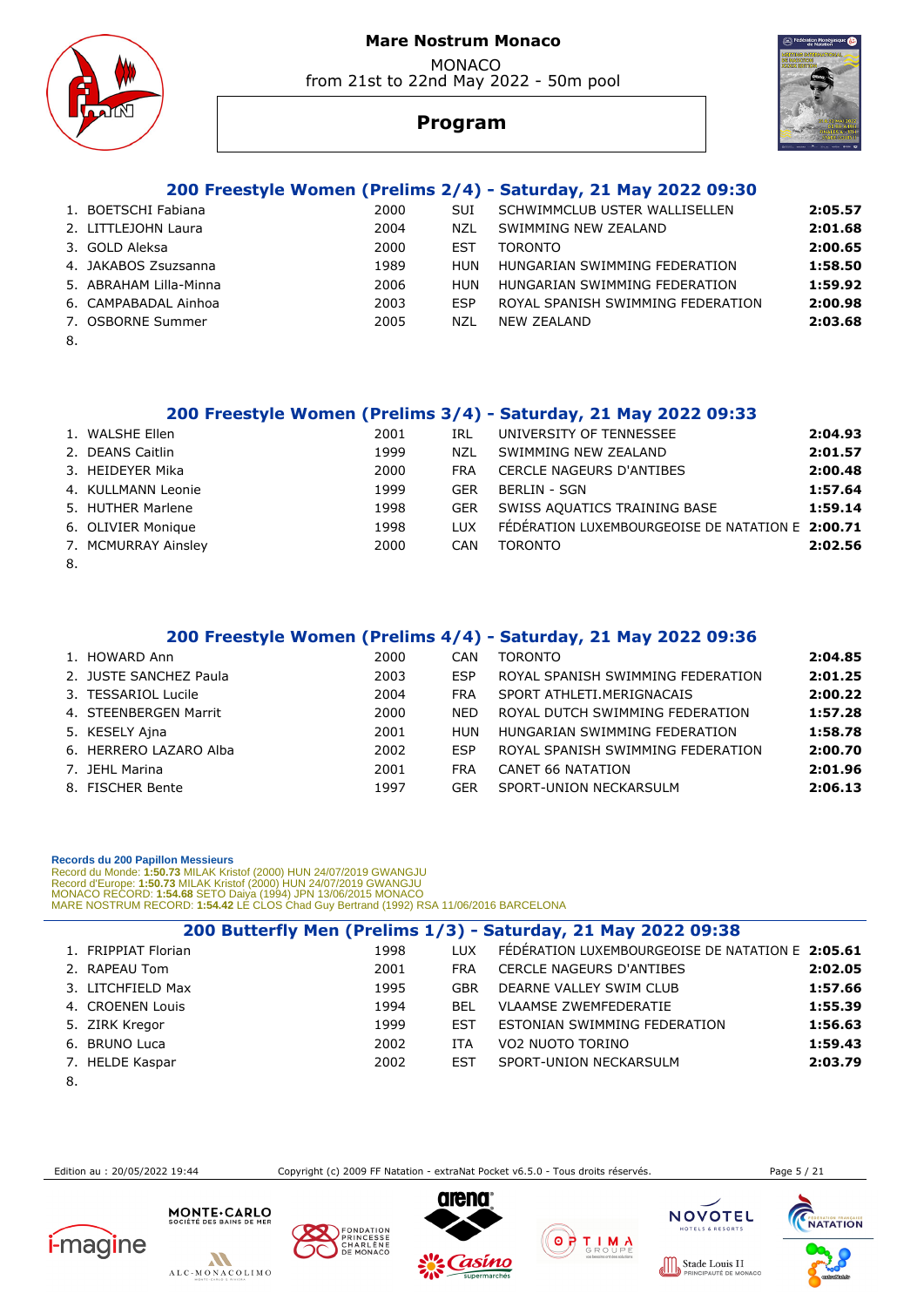





# **Program**

#### **200 Butterfly Men (Prelims 2/3) - Saturday, 21 May 2022 09:41**

|        | 1. MUHLLEITNER Henning | 1997 | <b>GER</b> | SPORT-UNION NECKARSULM          | 2:04.21 |
|--------|------------------------|------|------------|---------------------------------|---------|
|        | 2. PLEWINSKI Sam       | 2001 | <b>FRA</b> | <b>CERCLE NAGEURS D'ANTIBES</b> | 2:01.81 |
|        | 3. KLENZ Ramon         | 1998 | <b>GER</b> | SPORT-UNION NECKARSULM          | 1:57.48 |
|        | 4. PONTI Noe           | 2001 | <b>SUI</b> | SWISS AQUATICS SWIMMING         | 1:55.05 |
|        | 5. KESIL Denys         | 2000 | UKR.       | UKRAINIAN SWIMMING FEDERATION   | 1:56.37 |
|        | 6. PINNEKER Daniel     | 1999 | <b>GER</b> | SPORT-UNION NECKARSULM          | 1:59.33 |
|        | 7. MAHMOUD Akram       | 1996 | EGY        | SPORT-UNION NECKARSULM          | 2:03.38 |
| $\sim$ |                        |      |            |                                 |         |

8.

#### **200 Butterfly Men (Prelims 3/3) - Saturday, 21 May 2022 09:44**

| 1. OSWALD Brendan     | 2002 | CAN        | <b>TORONTO</b>                  | 2:03.86 |
|-----------------------|------|------------|---------------------------------|---------|
| 2. SAVA Michael       | 2002 | <b>CAN</b> | <b>TORONTO</b>                  | 2:00.45 |
| 3. TAYLAN Noyan       | 2002 | <b>FRA</b> | <b>CLAMART NATATION 92</b>      | 1:57.23 |
| 4. DE DEUS Leonardo   | 1991 | <b>BRA</b> | BRAZILIAN SWIMMING FEDERATION   | 1:54.83 |
| 5. LE CLOS Chad       | 1992 | <b>RSA</b> | CHAD LE CLOS - SOUTH AFRICA     | 1:55.77 |
| 6. O'CONNOR Lochlainn | 2000 | NZL        | SWIMMING NEW ZEALAND            | 1:59.01 |
| 7. TERNER Tamas       | 1999 | SUI        | SCHWIMMCLUB USTER WALLISELLEN   | 2:03.11 |
| 8. LOUIS Matheo       | 2003 | <b>FRA</b> | <b>CERCLE NAGEURS D'ANTIBES</b> | 2:05.95 |
|                       |      |            |                                 |         |

#### **Records du 100 Papillon Dames**

Record du Monde: 55.48 SJOSTROM Sarah (1993) SWE 07/08/2016 RIO DE JANEIRO<br>Record d'Europe: 55.48 SJOSTROM Sarah (1993) SWE 07/08/2016 RIO DE JANEIRO<br>MONACO RECORD: 56.20 SJOSTROM Sarah (1993) SWE 11/06/2017 MONACO<br>MARE NO

|        |                           |      |            | 100 Butterfly Women (Prelims 1/3) - Saturday, 21 May 2022 09:47 |         |
|--------|---------------------------|------|------------|-----------------------------------------------------------------|---------|
|        | 1. GOBET Malika           | 2004 | <b>SUI</b> | <b>GENEVE NATATION 1885</b>                                     | 1:04.65 |
|        | 2. MARCOLI Sharon         | 2001 | <b>SUI</b> | SWISS AQUATICS TRAINING BASE                                    | 1:01.38 |
|        | 3. WALSHE Ellen           | 2001 | IRL        | UNIVERSITY OF TENNESSEE                                         | 59.32   |
|        | 4. UGOLKOVA Maria         | 1989 | <b>SUI</b> | SWISS AQUATICS SWIMMING                                         | 58.22   |
|        | 5. OUWEHAND Vanessa-Hazel | 1999 | <b>NZL</b> | SWIMMING NEW ZEALAND                                            | 59.02   |
|        | 6. KAJTAZ Amina           | 1996 | <b>CRO</b> | <b>HAPK MLADOST</b>                                             | 59.94   |
|        | 7. GELFMANN Soizic        | 2001 | <b>FRA</b> | <b>CERCLE NAGEURS D'ANTIBES</b>                                 | 1:02.45 |
| $\sim$ |                           |      |            |                                                                 |         |

8.

|      |                         |      |            | 100 Butterfly Women (Prelims 2/3) - Saturday, 21 May 2022 09:49 |         |
|------|-------------------------|------|------------|-----------------------------------------------------------------|---------|
|      | 1. COTTIER Camille      | 2003 | <b>FRA</b> | <b>CERCLE NAGEURS D'ANTIBES</b>                                 | 1:02.81 |
|      | 2. ROLOFF Emily         | 2003 | <b>GER</b> | BERLIN - TSC                                                    | 1:01.24 |
|      | 3. GINGRICH Leah        | 1990 | <b>USA</b> | USA - COLUMBUS AQUATIC CLUB                                     | 59.30   |
|      | 4. DE WAARD Maaike      | 1996 | <b>NFD</b> | ROYAL DUTCH SWIMMING FEDERATION                                 | 58.10   |
|      | 5. GIELE Tessa          | 2002 | <b>NFD</b> | ROYAL DUTCH SWIMMING FEDERATION                                 | 58.87   |
|      | 6. SASSEVILLE Genevieve | 2003 | CAN        | <b>WHITBY SWIMMING</b>                                          | 59.76   |
|      | 7. DELNO Marjolein      | 1994 | NFD.       | SCHWIMM CLUB WIESBADEN                                          | 1:02.29 |
| - 82 |                         |      |            |                                                                 |         |

8.

Edition au : 20/05/2022 19:44 Copyright (c) 2009 FF Natation - extraNat Pocket v6.5.0 - Tous droits réservés. Page 6 / 21

 $0000$ 













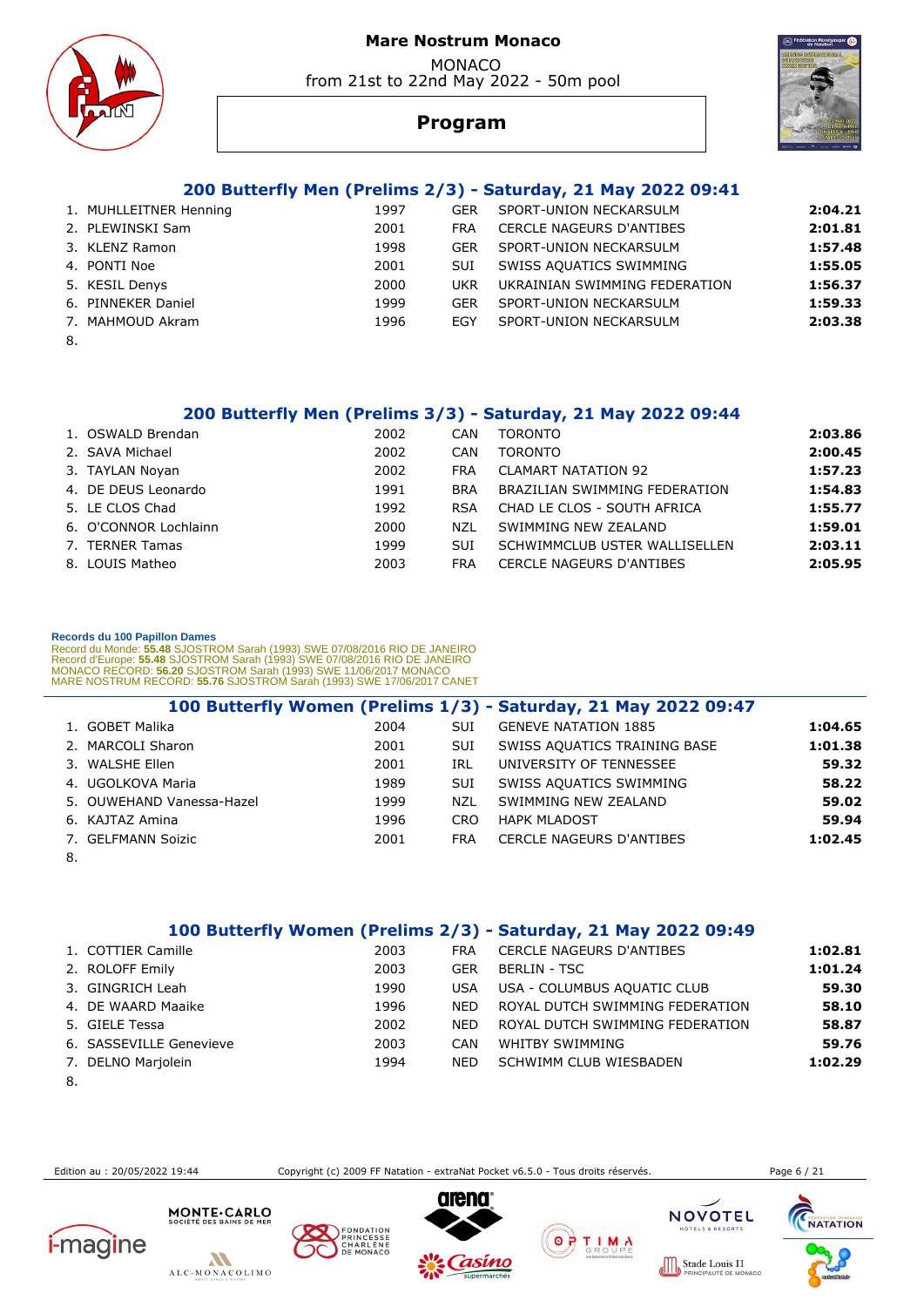





# **Program**

# **100 Butterfly Women (Prelims 3/3) - Saturday, 21 May 2022 09:51**

| 1. JACKSON Kaylee        | 2001 | NZL        | SWIMMING NEW ZEALAND          | 1:02.80 |
|--------------------------|------|------------|-------------------------------|---------|
| 2. REDIN PAGALDAY Maider | 2000 | <b>ESP</b> | <b>CLUB NATACION EASO</b>     | 1:00.92 |
| 3. RESSENCOURT Lilou     | 2003 | <b>FRA</b> | OLYMPIC NICE NATATION         | 59.21   |
| 4. OSMAN Farida          | 1995 | EGY        | EGYPTIAN SWIMMING FEDERATION  | 57.89   |
| 5. SEBESTYEN Dalma       | 1997 | HUN        | HUNGARIAN SWIMMING FEDERATION | 58.85   |
| 6. STOFFEL Svenja        | 1997 | <b>SUI</b> | SCHWIMMCLUB USTER WALLISELLEN | 59.61   |
| 7. MEDER Rebecca         | 2002 | <b>RSA</b> | SOUTH AFRICA                  | 1:01.50 |
| 8. METAILLER Marion      | 2004 | <b>FRA</b> | PAYS D'AIX NATATION           | 1:06.34 |

#### **Records du 100 Dos Messieurs**

Record du Monde: **51.85** MURPHY Ryan (1995) USA 13/08/2016 RIO DE JANEIRO<br>Record d'Europe: **51.98** RYLOV Evgeny (1996) RUS 27/07/2021 TOKYO<br>MONACO RECORD: **53.08** IRIE Ryosuke (1990) JPN 07/06/2014 MONACO<br>MARE NOSTRUM RECO

#### **100 Backstroke Men (Prelims 1/4) - Saturday, 21 May 2022 09:52**

| 2. VANDERSCHRICK Stephan | 2000 | TUX        | FÉDÉRATION LUXEMBOURGEOISE DE NATATION E 1:03.09 |         |
|--------------------------|------|------------|--------------------------------------------------|---------|
| 3. ACIN Nikola           | 1999 | <b>SRB</b> | SERBIAN SWIMMING FEDERATION                      | 59.10   |
| 4. DUCKHAM Michael       | 2002 | <b>RSA</b> | SOUTH AFRICA                                     | 58.73   |
| 5. TOROK Dominik-Mark    | 2002 | <b>HUN</b> | HUNGARIAN SWIMMING FEDERATION                    | 59.00   |
| 6. KIM Issei             | 2005 | 1PN        | AS. SP. MONACO NATATION                          | 1:00.10 |
|                          |      |            |                                                  |         |

8.

#### **100 Backstroke Men (Prelims 2/4) - Saturday, 21 May 2022 09:54**

| 1. MIGLBAUER Marvin         | 2002 | AUT        | AUSTRIA                       | 56.79 |
|-----------------------------|------|------------|-------------------------------|-------|
| 2. SANTOS MARTIN Adrian     | 2002 | <b>ESP</b> | FEDERACIÓ CATALANA DE NATACIÓ | 56.01 |
| 3. FOLLOWS Kane             | 1997 | N71        | SWIMMING NEW ZEALAND          | 54.66 |
| 4. ANDREW Michael           | 1999 | USA.       | USA - MA SWIM ACADEMY         | 53.59 |
| 5. COETZE Pieter            | 2004 | <b>RSA</b> | SOUTH AFRICA                  | 53.96 |
| 6. SALCZER Ladislas         | 2000 | <b>FRA</b> | AS. SP. MONACO NATATION       | 55.63 |
| 7. HERNANDEZ GARCIA Alberto | 2003 | <b>FSP</b> | FEDERACIÓ CATALANA DE NATACIÓ | 56.25 |
| 8. BOUHAMIDI Mohamed-Ryad   | 2002 | <b>FRA</b> | CERCLE NAGEURS D'ANTIBES      | 57.95 |

#### **100 Backstroke Men (Prelims 3/4) - Saturday, 21 May 2022 09:56**

| 56.64 |
|-------|
| 55.83 |
| 54.39 |
| 53.51 |
| 53.87 |
| 55.44 |
| 56.25 |
| 56.99 |
|       |

Edition au : 20/05/2022 19:44 Copyright (c) 2009 FF Natation - extraNat Pocket v6.5.0 - Tous droits réservés. Page 7 / 21















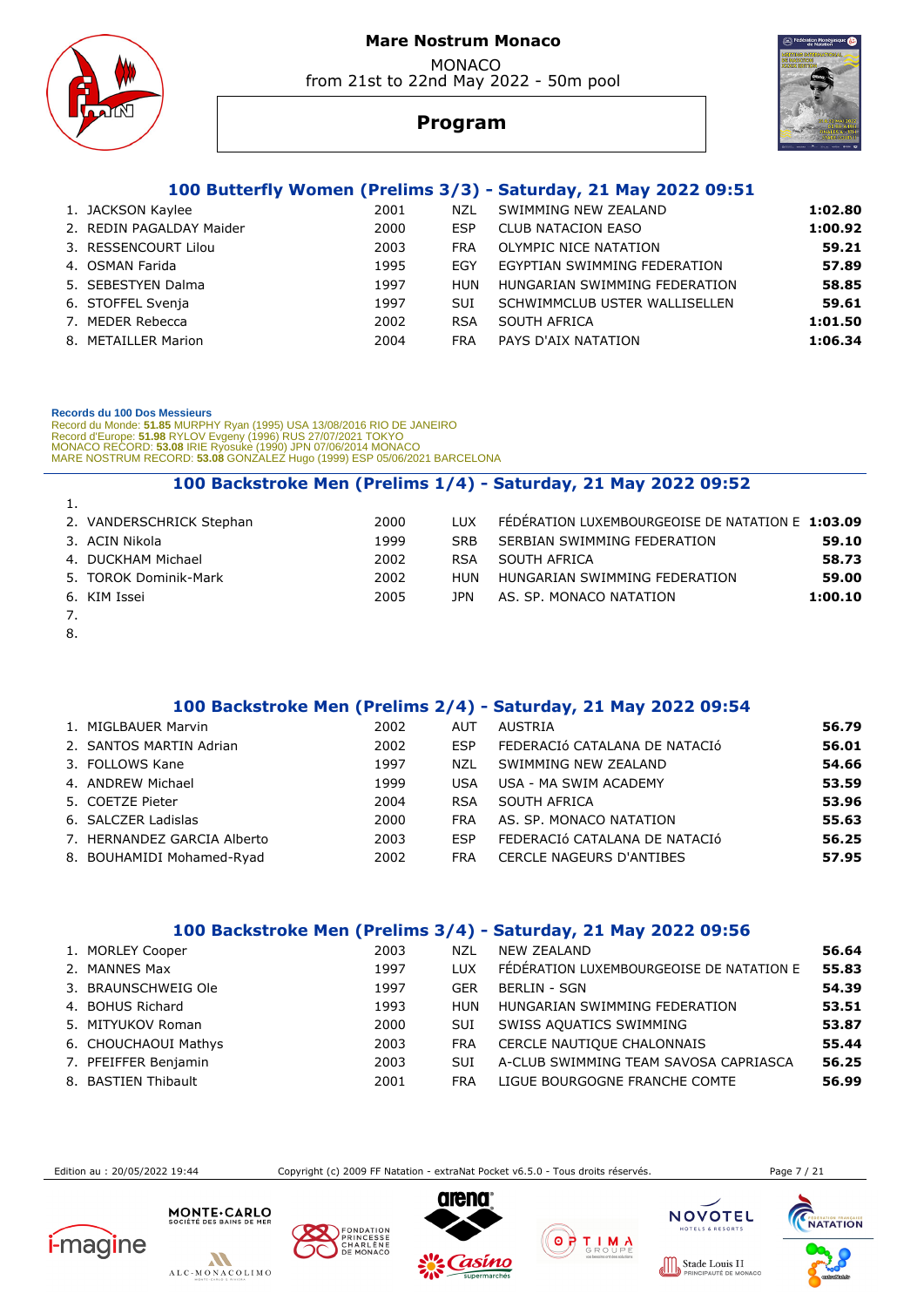MONACO from 21st to 22nd May 2022 - 50m pool





# **Program**

# **100 Backstroke Men (Prelims 4/4) - Saturday, 21 May 2022 09:58**

| 1. LIESS Nils           | 1996 | <b>SUI</b> | <b>GENEVE NATATION 1885</b>     | 56.36 |
|-------------------------|------|------------|---------------------------------|-------|
| 2. BRUN Christophe      | 1998 | <b>FRA</b> | <b>CERCLE NAGEURS D'ANTIBES</b> | 55.65 |
| 3. DELL Zac             | 2001 | NZL        | SWIMMING NEW ZEALAND            | 54.10 |
| 4. NDOYE-BROUARD Yohann | 2000 | <b>FRA</b> | LES DAUPHINS D'ANNECY           | 52.77 |
| 5. NATARAJ Srihari      | 2001 | IND.       | SWIMMING FEDERATION OF INDIA    | 53.77 |
| 6. BOLLIN Thierry       | 2000 | <b>SUI</b> | SWISS AQUATICS TRAINING BASE    | 54.67 |
| 7. DITTRICH Moritz      | 2001 | AUT        | AUSTRIA                         | 56.12 |
| 8. BUCK Carter          | 2003 | CAN        | <b>TORONTO</b>                  | 56.80 |

 **Records du 200 Dos Dames** 

Record du Monde: **2:03.35** SMITH Regan (2002) USA 26/07/2019 GWANGJU<br>Record d'Europe: 2**:04.94 ZUEVA Anastasia (1990) RUS** 01/08/2009 ROME<br>MONACO RECORD: **2:07.02** BAKER Kathleen (1997) USA 16/06/2018 MONACO<br>MARE NOSTRUM R

 **200 Backstroke Women (Prelims 1/2) - Saturday, 21 May 2022 09:59** 

| 1.                   |      |            |                        |         |
|----------------------|------|------------|------------------------|---------|
| 2. CANDELON Louna    | 2004 | <b>FRA</b> | CANET 66 NATATION      | 2:19.01 |
| 3. MENSING Jenny     | 1986 | <b>GER</b> | SCHWIMM CLUB WIESBADEN | 2:14.42 |
| 4. WILM Ingrid       | 1998 | CAN        | CASCADE SWIM CLUB      | 2:11.61 |
| 5. GODWIN Emma       | 1997 | <b>NZL</b> | SWIMMING NEW ZEALAND   | 2:12.36 |
| 6. BATTI Sara        | 1996 | ITA        | VIRTUS BUONCONVENTO    | 2:15.82 |
| 7. DRAKOPOULOS Milla | 2006 | <b>RSA</b> | SOUTH AFRICA           | 2:20.07 |
| -8.                  |      |            |                        |         |

#### **200 Backstroke Women (Prelims 2/2) - Saturday, 21 May 2022 10:02**

| 1. ROVERSI Paola             | 2005 | ITA        | CANOTTIERI BALDESIO           | 2:20.51 |
|------------------------------|------|------------|-------------------------------|---------|
| 2. CERMELLI DAVEGNA Carolina | 2001 | <b>PAN</b> | EQUIPO BELDAGANS PLUS         | 2:17.61 |
| 3. MAHIEU Pauline            | 1999 | <b>FRA</b> | <b>CANET 66 NATATION</b>      | 2:12.48 |
| 4. NYIRADI Reka              | 2004 | <b>HUN</b> | HUNGARIAN SWIMMING FEDERATION | 2:10.44 |
| 5. GOLD Aleksa               | 2000 | <b>EST</b> | <b>TORONTO</b>                | 2:11.70 |
| 6. KARY Raili                | 2002 | CAN        | <b>TORONTO</b>                | 2:15.08 |
| 7. VIACAVA Giulia            | 2006 | ITA        | AS. SP. MONACO NATATION       | 2:20.04 |
|                              |      |            |                               |         |

8.

Edition au : 20/05/2022 19:44 Copyright (c) 2009 FF Natation - extraNat Pocket v6.5.0 - Tous droits réservés. Page 8 / 21

 $0000$ 





MONTE . CARLO







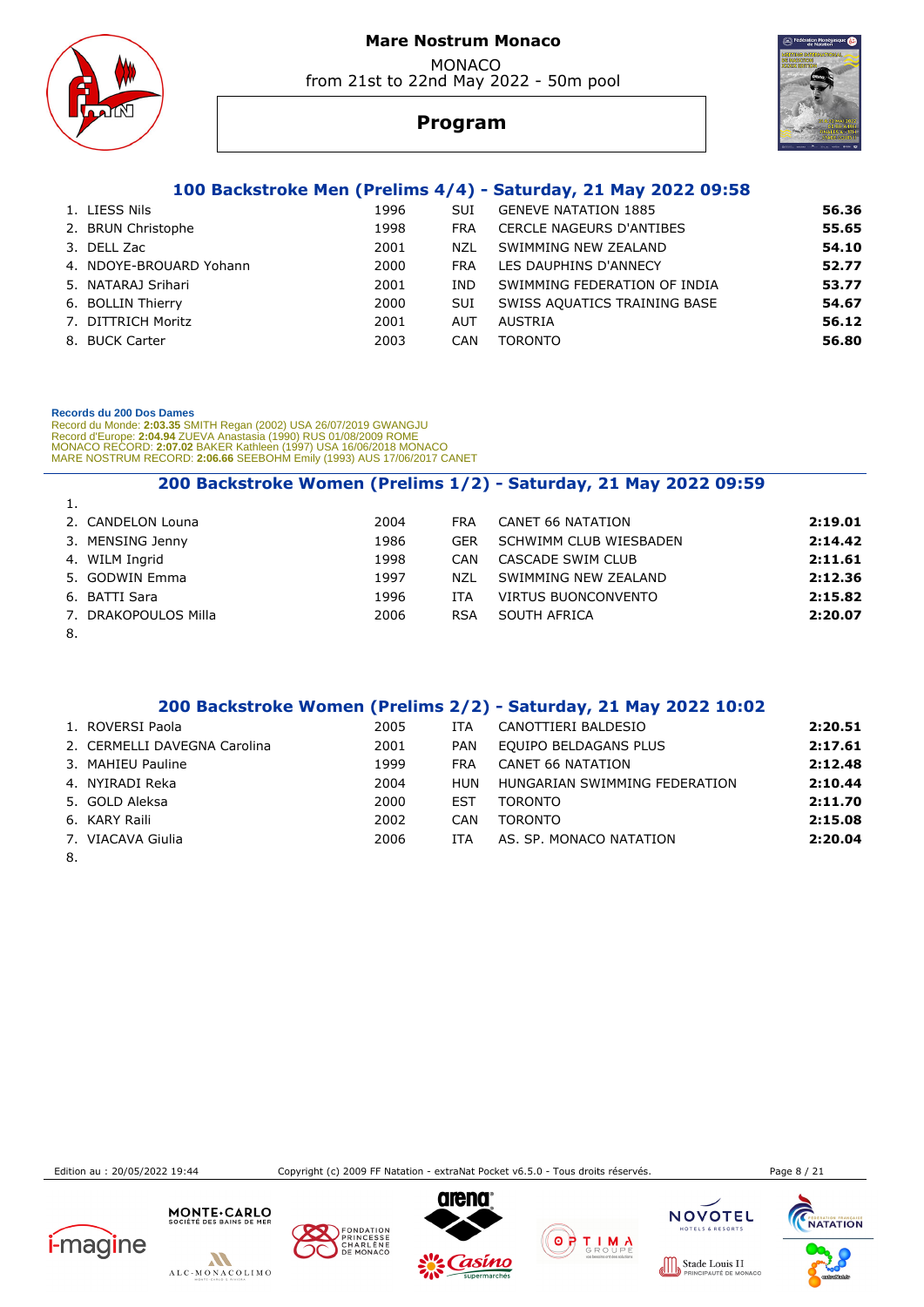MONACO from 21st to 22nd May 2022 - 50m pool

# M

# **Program**



 **Records du 200 4 Nages Messieurs**  Record du Monde: **1:54.00** LOCHTE Ryan (1984) USA 28/07/2011 SHANGHAI<br>Record d'Europe: 1**:55.18** CSEH Laszlo (1985) HUN 29/07/2009 ROME<br>MONACO RECORD: 1:**57.60** SETO Daiya (1994) JPN 08/06/2019 MONACO<br>MARE NOSTRUM RECORD:

#### **200 Medley Men (Prelims 1/3) - Saturday, 21 May 2022 10:06**

| 1.     |                       |      |            |                                                  |         |
|--------|-----------------------|------|------------|--------------------------------------------------|---------|
|        | 2. VANMOEN Romain     | 2002 | <b>FRA</b> | AS. SP. MONACO NATATION                          | 2:06.78 |
|        | 3. COETZEE Wilrich    | 1997 | N71        | SWIMMING NEW ZEALAND                             | 2:03.85 |
|        | 4. STEWART Samuel     | 1997 | USA        | <b>USA SWIMMING</b>                              | 1:57.76 |
|        | 5. TOROK Dominik-Mark | 2002 | HUN        | HUNGARIAN SWIMMING FEDERATION                    | 1:59.00 |
|        | 6. LIETZEN Jesper     | 2002 | <b>FIN</b> | FINLAND                                          | 2:05.46 |
|        | 7. FRIPPIAT Florian   | 1998 | <b>LUX</b> | FÉDÉRATION LUXEMBOURGEOISE DE NATATION E 2:09.78 |         |
| $\sim$ |                       |      |            |                                                  |         |

8.

#### **200 Medley Men (Prelims 2/3) - Saturday, 21 May 2022 10:09**

|    | 2. GILBERT Joshua | 2001 | NZL        | NEW ZEALAND                   | 2:06.37 |
|----|-------------------|------|------------|-------------------------------|---------|
|    | 3. NAUMENKO Vadym | 2003 | <b>UKR</b> | UKRAINIAN SWIMMING FEDERATION | 2:00.65 |
|    | 4. KOS Hubert     | 2003 | <b>HUN</b> | HUNGARIAN SWIMMING FEDERATION | 1:56.99 |
|    | 5. SATES Matthew  | 2003 | <b>RSA</b> | SOUTH AFRICA                  | 1:58.37 |
|    | 6. HELMS Blair    | 2002 | NZL        | NEW ZEALAND                   | 2:05.28 |
|    | 7. PARRY Joshua   | 2003 | <b>RSA</b> | SOUTH AFRICA                  | 2:09.11 |
| 8. |                   |      |            |                               |         |

#### **200 Medley Men (Prelims 3/3) - Saturday, 21 May 2022 10:11**

|        | 1. FALOPPA Ethan        | 2005 | MON        | FEDERATION MONEGASQUE DE NATATION | 2:15.20 |
|--------|-------------------------|------|------------|-----------------------------------|---------|
|        | 2. GALLANT Jacob        | 2002 | CAN        | <b>TORONTO</b>                    | 2:06.16 |
|        | 3. REITSHAMMER Bernhard | 1994 | <b>AUT</b> | AUSTRIA                           | 1:59.56 |
|        | 4. DESPLANCHES Jeremy   | 1994 | <b>SUI</b> | SWISS AQUATICS SWIMMING           | 1:56.17 |
|        | 5. SYOUD Jaouad         | 1999 | AI G       | OLYMPIC NICE NATATION             | 1:58.12 |
|        | 6. RUEEGG Sinan         | 2000 | <b>SUI</b> | LIMMAT SHARKS ZURICH              | 2:04.34 |
|        | 7. HELDE Kaspar         | 2002 | EST        | SPORT-UNION NECKARSULM            | 2:08.03 |
| $\sim$ |                         |      |            |                                   |         |

8.

Edition au : 20/05/2022 19:44 Copyright (c) 2009 FF Natation - extraNat Pocket v6.5.0 - Tous droits réservés. Page 9 / 21















 $0000$ 

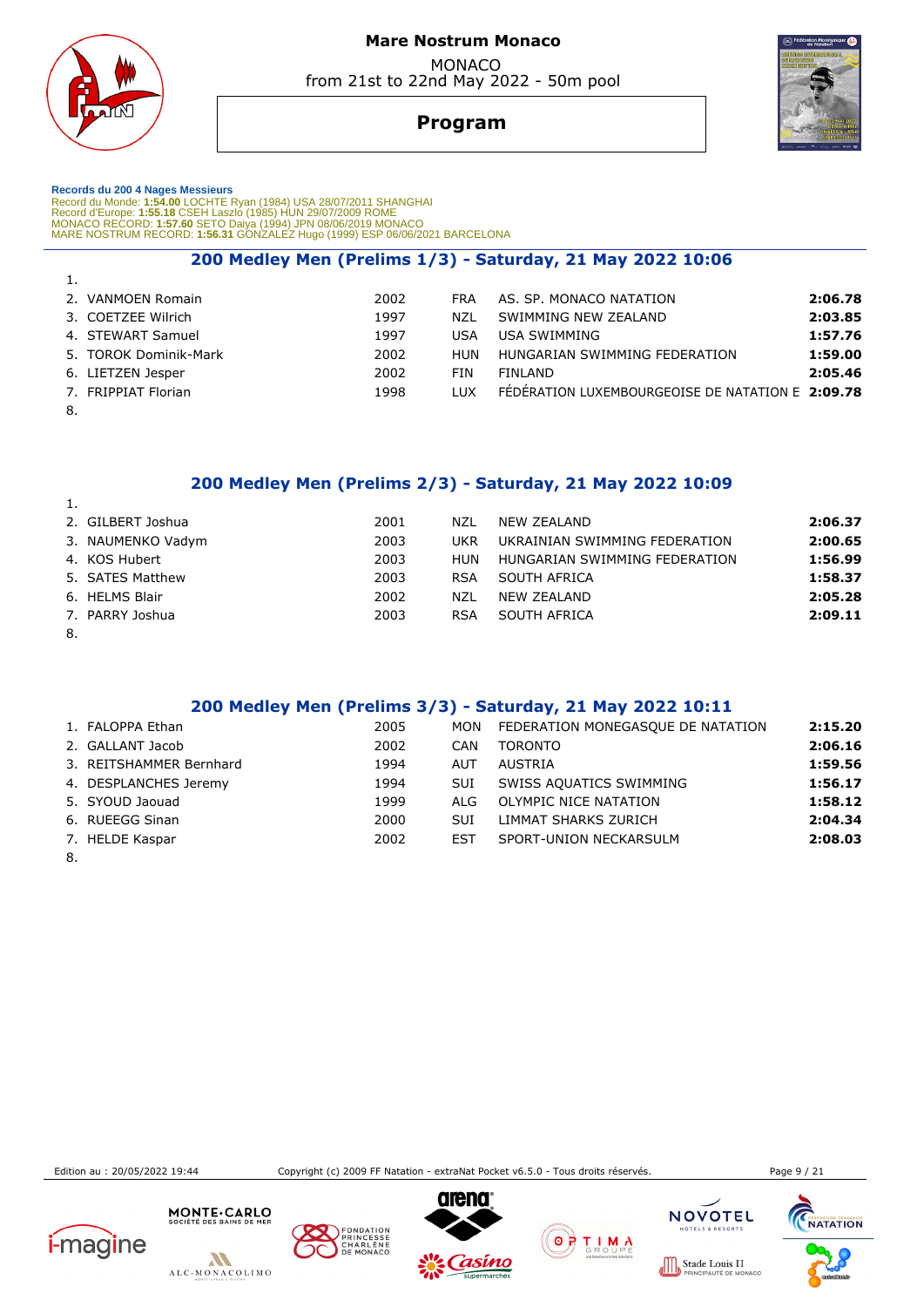MONACO from 21st to 22nd May 2022 - 50m pool



# **Program**

 **Records du 400 Nage Libre Messieurs**  Record du Monde: 3**:40.07** BIEDERMANN Paul (1986) GER 26/07/2009 ROME<br>Record d'Europe: 3**:40.07** BIEDERMANN Paul (1986) GER 26/07/2009 ROME<br>MONACO RECORD: 3**:41.71** THORPE lan (1982) AUS 12/06/2001 MONACO<br>MARE NOSTRUM RECO

#### **400 Freestyle Men (Slow prelims 1/2) - Saturday, 21 May 2022 10:14**

| 2.               |      |            |                                   |         |
|------------------|------|------------|-----------------------------------|---------|
| 3. KHALIL Gaël   | 2004 | <b>FRA</b> | AS. SP. MONACO NATATION           | 4:07.42 |
| 4. KURZ Luis     | 2002 | AUT        | AUSTRIA                           | 4:02.64 |
| 5. DRUENNE Théo  | 2005 | MON        | FEDERATION MONEGASQUE DE NATATION | 4:06.77 |
| 6. OUMAILIA Enzo | 2005 | <b>FRA</b> | AS. SP. MONACO NATATION           | 4:09.61 |
|                  |      |            |                                   |         |

8.

1.

# **400 Freestyle Men (Slow prelims 2/2) - Saturday, 21 May 2022 10:19**

| 1. MAHMOUD Akram        | 1996 | EGY        | SPORT-UNION NECKARSULM                           | 4:01.73 |
|-------------------------|------|------------|--------------------------------------------------|---------|
| 2. TRAMPITSCH Alexander | 1999 | AUT        | AUSTRIA                                          | 3:58.63 |
| 3. ROUX Guillaume       | 2001 | <b>FRA</b> | <b>CANET 66 NATATION</b>                         | 3:53.12 |
| 4. HENVEAUX Lucas       | 2000 | <b>BEL</b> | FEDERATION FRANCOPHONE BELGE DE NATATION 3:51.99 |         |
| 5. SCHMID Aleksi        | 1996 | SUI        | SWISS AQUATICS TRAINING BASE                     | 3:52.79 |
| 6. BRZOSKOWSKI Maarten  | 1995 | <b>NED</b> | SCHWIMM CLUB WIESBADEN                           | 3:54.58 |
| 7. KHALIL Adib          | 2002 | LBN        | AS. SP. MONACO NATATION                          | 3:59.59 |
| 8. GODOLPHIN Bernard    | 1999 | CAN        | <b>TORONTO</b>                                   | 4:02.46 |
|                         |      |            |                                                  |         |

 **Records du 400 4 Nages Dames** 

Record du Monde: 4**:26.36** HOSSZU Katinka (1989) HUN 06/08/2016 RIO DE JANEIRO<br>Record d'Europe: 4**:26.36** HOSSZU Katinka (1989) HUN 06/08/2016 RIO DE JANEIRO<br>MONACO RECORD: 4**:32.87** HOSSZU Katinka (1989) HUN 08/06/2019 MO

#### **400 Medley Women (Slow prelims) - Saturday, 21 May 2022 10:24**

| 1.                     |      |            |                               |         |
|------------------------|------|------------|-------------------------------|---------|
| 2.                     |      |            |                               |         |
| 3. ROVERSI Paola       | 2005 | ITA        | CANOTTIERI BALDESIO           | 4:55.55 |
| 4. FRANQUINET Ambre    | 2004 | <b>BEL</b> | LIEGE NATATION                | 4:49.09 |
| 5. ABRAHAM Lilla-Minna | 2006 | HUN        | HUNGARIAN SWIMMING FEDERATION | 4:49.09 |
| -6.                    |      |            |                               |         |
|                        |      |            |                               |         |

8.

# *Second Warm-up - Saturday, 21 May 2022 10:30*

 *Clear the pool - Saturday, 21 May 2022 10:55* 

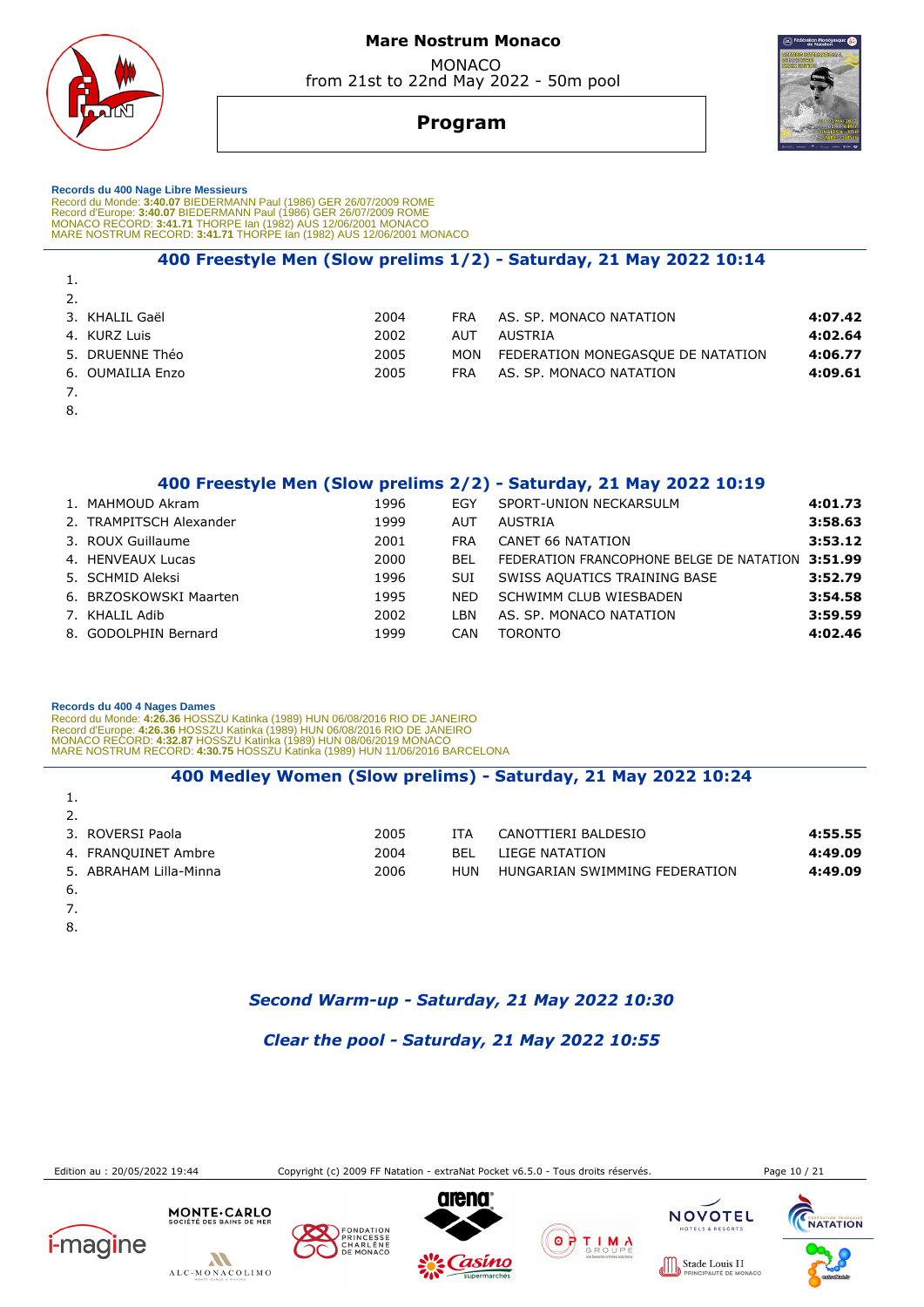MONACO from 21st to 22nd May 2022 - 50m pool



# **Program**

 **Records du 50 Papillon Messieurs**  Record du Monde: 22.27 GOVOROV Andriy (1992) UKR 01/07/2018 ROME<br>Record d'Europe: 22.27 GOVOROV Andriy (1992) UKR 01/07/2018 ROME<br>MONACO RECORD: 22.53 GOVOROV Andriy (1992) UKR 17/06/2018 MONACO<br>MARE NOSTRUM RECORD: 22.53

#### **50 Butterfly Men (Prelims 1/7) - Saturday, 21 May 2022 11:00**

| 2.  |                     |      |            |                         |       |
|-----|---------------------|------|------------|-------------------------|-------|
|     | 3. TRUNGADI Alessio | 2007 | <b>FRA</b> | AS. SP. MONACO NATATION | 30.50 |
|     | 4. AUDOUARD Nicolas | 2002 | FRA.       | AS. SP. MONACO NATATION | 28.36 |
|     | 5. TORRE Joseph     | 2007 | TTA.       | AS. SP. MONACO NATATION | 29.00 |
| -6. |                     |      |            |                         |       |

7.

1.

8.

#### **50 Butterfly Men (Prelims 2/7) - Saturday, 21 May 2022 11:01**

| 1. LOUIS Matheo      | 2003 | <b>FRA</b> | <b>CERCLE NAGEURS D'ANTIBES</b>   | 26.25 |
|----------------------|------|------------|-----------------------------------|-------|
| 2. MASOUD Mohamed    | 1995 | NZL        | SWIMMING NEW ZEALAND              | 25.89 |
| 3. PARRY Joshua      | 2003 | <b>RSA</b> | SOUTH AFRICA                      | 25.68 |
| 4. TERNER Tamas      | 1999 | <b>SUL</b> | SCHWIMMCLUB USTER WALLISELLEN     | 25.24 |
| 5. STAKA Christopher | 1998 | <b>USA</b> | APTOS CABRILLO SWIM CLUB          | 25.54 |
| 6. OSWALD Brendan    | 2002 | CAN        | <b>TORONTO</b>                    | 25.85 |
| 7. SAVA Michael      | 2002 | CAN        | <b>TORONTO</b>                    | 26.00 |
| 8. PUYO Emilien      | 2003 | MON        | FEDERATION MONEGASQUE DE NATATION | 28.00 |

#### **50 Butterfly Men (Prelims 3/7) - Saturday, 21 May 2022 11:02**

| 1. CLARK Macallister  | 2002 | NZL        | NEW ZEALAND                     | 25.19 |
|-----------------------|------|------------|---------------------------------|-------|
| 2. KESIL Denys        | 2000 | <b>UKR</b> | UKRAINIAN SWIMMING FEDERATION   | 25.09 |
| 3. MORAD Khaled       | 1999 | EGY        | SPORT-UNION NECKARSULM          | 24.81 |
| 4. PLEWINSKI Sam      | 2001 | <b>FRA</b> | <b>CERCLE NAGEURS D'ANTIBES</b> | 24.80 |
| 5. COETZEE Wilrich    | 1997 | NZL        | SWIMMING NEW ZEALAND            | 24.81 |
| 6. HAMOUCHANE Souhail | 1997 | MAR        | CERCLE NAGEURS D'ANTIBES        | 25.03 |
| 7. ACIN Nikola        | 1999 | <b>SRB</b> | SERBIAN SWIMMING FEDERATION     | 25.16 |
| 8. FRANCHINI Laurent  | 2000 | FRA        | CARROS NATATION                 | 25.20 |

### **50 Butterfly Men (Prelims 4/7) - Saturday, 21 May 2022 11:03**

| 1. RIVIÈRE Clément     | 2003 | <b>FRA</b> | LIGUE BOURGOGNE FRANCHE COMTE | 24.62 |
|------------------------|------|------------|-------------------------------|-------|
| 2. DESPLANCHES Jeremy  | 1994 | SUI        | SWISS AQUATICS SWIMMING       | 24.37 |
| 3. SATES Matthew       | 2003 | <b>RSA</b> | SOUTH AFRICA                  | 24.28 |
| 4. BAEZ Nikita         | 2000 | <b>FRA</b> | LYON NATATION METROPOLE       | 24.20 |
| 5. TAYLOR Jack         | 2001 | AUS.       | SWIMMING AUSTRALIA            | 24.26 |
| 6. PINNEKER Daniel     | 1999 | <b>GFR</b> | SPORT-UNION NECKARSULM        | 24.34 |
| 7. BRZOSKOWSKI Maarten | 1995 | <b>NED</b> | SCHWIMM CLUB WIESBADEN        | 24.55 |
| 8. LITTLEJOHN Ben      | 2002 | NZL        | NEW ZEALAND                   | 24.76 |

Edition au : 20/05/2022 19:44 Copyright (c) 2009 FF Natation - extraNat Pocket v6.5.0 - Tous droits réservés. Page 11 / 21











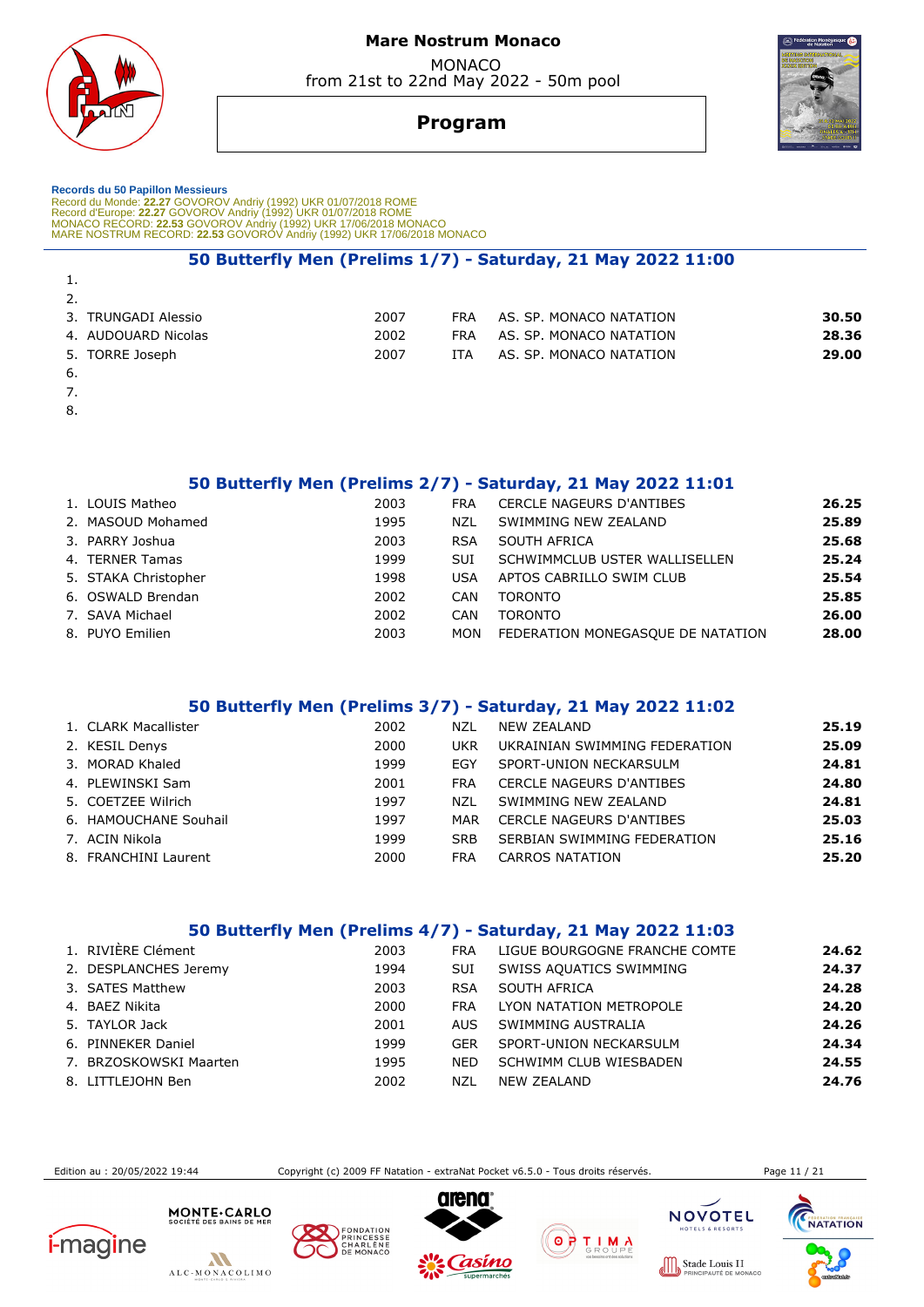

 MONACO from 21st to 22nd May 2022 - 50m pool



# **Program**

#### **50 Butterfly Men (Prelims 5/7) - Saturday, 21 May 2022 11:05**

| 1. LOBANOVSKIJ Maxim | 1996 | <b>HUN</b> | <b>GENEVE NATATION 1885</b>     | 23.95 |
|----------------------|------|------------|---------------------------------|-------|
| 2. GRAY Cameron      | 2003 | NZL        | SWIMMING NEW ZEALAND            | 23.77 |
| 3. SANTOS Gabriel    | 1996 | <b>BRA</b> | BRAZILIAN SWIMMING FEDERATION   | 23.40 |
| 4. GOVOROV Andrii    | 1992 | UKR        | UKRAINIAN SWIMMING FEDERATION   | 22.97 |
| 5. DE BOER Thom      | 1991 | <b>NFD</b> | ROYAL DUTCH SWIMMING FEDERATION | 23.19 |
| 6. BUCHER Simon      | 2000 | AUT        | AUSTRIA                         | 23.66 |
| 7. DE DEUS Leonardo  | 1991 | <b>BRA</b> | BRAZILIAN SWIMMING FEDERATION   | 23.90 |
| 8. KLENZ Ramon       | 1998 | <b>GFR</b> | SPORT-UNION NECKARSULM          | 24.20 |

#### **50 Butterfly Men (Prelims 6/7) - Saturday, 21 May 2022 11:06**

| 1. LE CLOS Chad          | 1992 | <b>RSA</b> | CHAD LE CLOS - SOUTH AFRICA              | 23.93 |
|--------------------------|------|------------|------------------------------------------|-------|
| 2. CROENEN Louis         | 1994 | BEL        | <b>VLAAMSE ZWEMFEDERATIE</b>             | 23.73 |
| 3. PONTI Noe             | 2001 | SUI        | SWISS AQUATICS SWIMMING                  | 23.39 |
| 4. ANDREW Michael        | 1999 | <b>USA</b> | USA - MA SWIM ACADEMY                    | 22.87 |
| 5. KORSTANJE Nyls        | 1999 | <b>NFD</b> | ROYAL DUTCH SWIMMING FEDERATION          | 23.02 |
| 6. HENX Julien           | 1995 | <b>LUX</b> | FÉDÉRATION LUXEMBOURGEOISE DE NATATION E | 23.55 |
| 7. BILAS Stergios-marios | 2001 | <b>GRE</b> | <b>GREECE</b>                            | 23.79 |
| 8. ELSON Christopher     | 1998 | NZL        | SWIMMING NEW ZEALAND                     | 24.13 |

#### **50 Butterfly Men (Prelims 7/7) - Saturday, 21 May 2022 11:07**

| 1. DUTEL Yanis       | 2000 | <b>FRA</b> | SPORTING CLUB THIONVILLOIS    | 23.90 |
|----------------------|------|------------|-------------------------------|-------|
| 2. CARTER Dylan      | 1996 | TTO        | <b>ASATT</b>                  | 23.67 |
| 3. VERHOEVEN Thomas  | 1997 | <b>NED</b> | ALBION                        | 23.22 |
| 4. SANTOS Nicholas   | 1980 | <b>BRA</b> | BRAZILIAN SWIMMING FEDERATION | 22.73 |
| 5. SZABO Szebastian  | 1996 | HUN        | HUNGARIAN SWIMMING FEDERATION | 23.00 |
| 6. PIRON Thomas      | 2000 | <b>FRA</b> | LYON NATATION METROPOLE       | 23.54 |
| 7. SEFL Jan          | 1990 | CZE        | CZECH NATIONAL SWIMMING TEAM  | 23.78 |
| 8. MATOKHNIUK Danylo | 1999 | UKR        | LIGUE BOURGOGNE FRANCHE COMTE | 24.03 |

#### **Records du 50 Papillon Dames**

Record du Monde: **24.43** SJOSTROM Sarah (1993) SWE 05/07/2014 BORAS<br>Record d'Europe: 2**4.43** SJOSTROM Sarah (1993) SWE 05/07/2014 BORAS<br>MONACO RECORD: **24.90** SJOSTROM Sarah (1993) SWE 11/06/2017 MONACO<br>MARE NOSTRUM RECORD

# **50 Butterfly Women (Prelims 1/4) - Saturday, 21 May 2022 11:08**  3. BELARIBI Maya 2008 FRA AS. SP. MONACO NATATION **34.84** 4. DE GROOT Fenna 1997 NED ALBION **29.14**

5. CALLEA Alissia 2008 FRA AS. SP. MONACO NATATION **34.54**

- 6.
- 7.

1. 2.

8.

Edition au : 20/05/2022 19:44 Copyright (c) 2009 FF Natation - extraNat Pocket v6.5.0 - Tous droits réservés. Page 12 / 21





**MONTE·CARLO**<br>SOCIÉTÉ DES BAINS DE MER









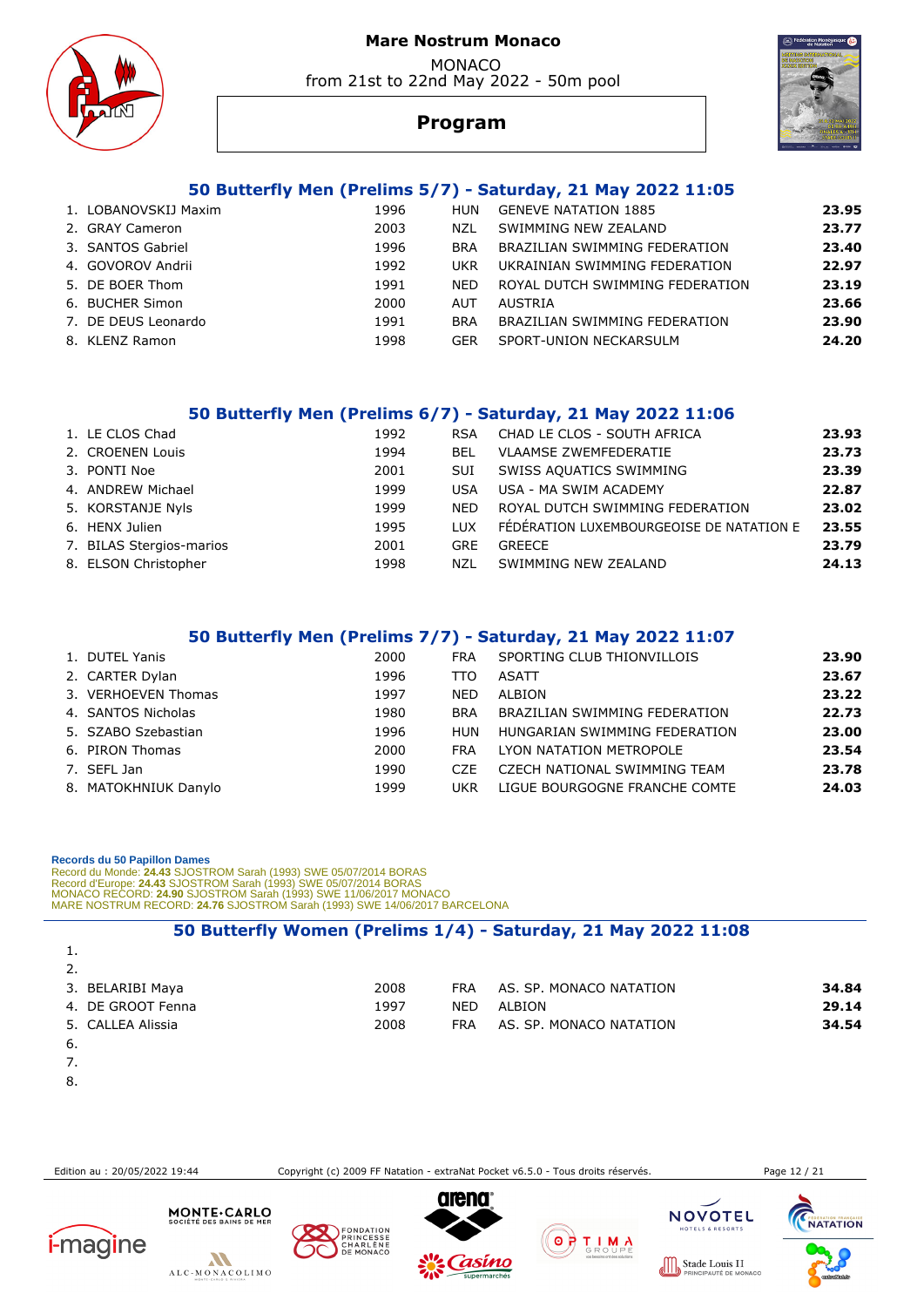MONACO from 21st to 22nd May 2022 - 50m pool





# **Program**

## **50 Butterfly Women (Prelims 2/4) - Saturday, 21 May 2022 11:09**

|        | 1. EL BARODI Imane   | 2001 | MAR        | CERCLE DES NAGEURS MELUN VAL DE SEINE | 28.54 |
|--------|----------------------|------|------------|---------------------------------------|-------|
|        | 2. LITTLEJOHN Laura  | 2004 | NZL        | SWIMMING NEW ZEALAND                  | 27.45 |
|        | 3. UGOLKOVA Maria    | 1989 | <b>SUI</b> | SWISS AQUATICS SWIMMING               | 27.26 |
|        | 4. BUSCH Kim         | 1998 | <b>NED</b> | ROYAL DUTCH SWIMMING FEDERATION       | 26.04 |
|        | 5. RESSENCOURT Lilou | 2003 | <b>FRA</b> | OLYMPIC NICE NATATION                 | 27.04 |
|        | 6. GINGRICH Leah     | 1990 | <b>USA</b> | USA - COLUMBUS AQUATIC CLUB           | 27.34 |
|        | 7. MARCOLI Sharon    | 2001 | SUI        | SWISS AQUATICS TRAINING BASE          | 27.75 |
| $\sim$ |                      |      |            |                                       |       |

8.

|                          |      |            | 50 Butterfly Women (Prelims 3/4) - Saturday, 21 May 2022 11:11 |       |
|--------------------------|------|------------|----------------------------------------------------------------|-------|
| 1. ROLOFF Emily          | 2003 | GER        | <b>BERLIN - TSC</b>                                            | 28.19 |
| 2. LAHTINEN Laura        | 2003 | FIN        | FINLAND                                                        | 27.39 |
| 3. REDIN PAGALDAY Maider | 2000 | <b>ESP</b> | CLUB NATACION EASO                                             | 27.12 |
| 4. OSMAN Farida          | 1995 | EGY        | EGYPTIAN SWIMMING FEDERATION                                   | 25.95 |
| 5. STOFFEL Svenja        | 1997 | <b>SUI</b> | SCHWIMMCLUB USTER WALLISELLEN                                  | 26.83 |
| 6. URBANIAK Anastasia    | 2000 | FRA        | LIGUE BOURGOGNE FRANCHE COMTE                                  | 27.33 |
| 7. GOBET Malika          | 2004 | <b>SUI</b> | <b>GENEVE NATATION 1885</b>                                    | 27.56 |
| 8. COTTIER Camille       | 2003 | <b>FRA</b> | <b>CERCLE NAGEURS D'ANTIBES</b>                                | 29.13 |

#### **50 Butterfly Women (Prelims 4/4) - Saturday, 21 May 2022 11:12**

| 1. MCMURRAY Ainsley       | 2000 | CAN        | <b>TORONTO</b>                  | 28.18 |
|---------------------------|------|------------|---------------------------------|-------|
| 2. WILM Ingrid            | 1998 | CAN        | CASCADE SWIM CLUB               | 27.37 |
| 3. LAUKKANEN Jenna        | 1995 | FIN        | FINLAND                         | 27.05 |
| 4. SJOSTROM Sarah         | 1993 | SWE        | SWEDISH SWIM FEDERATION         | 24.43 |
| 5. OUWEHAND Vanessa-Hazel | 1999 | NZL        | SWIMMING NEW ZEALAND            | 26.42 |
| 6. SASSEVILLE Genevieve   | 2003 | <b>CAN</b> | <b>WHITBY SWIMMING</b>          | 27.30 |
| 7. GUIRADO Lou            | 2002 | <b>FRA</b> | <b>CERCLE NAGEURS D'ANTIBES</b> | 27.50 |
| 8. SPADONI Marina         | 1993 | USA        | USA - CLUB SEMINOLE             | 28.94 |
|                           |      |            |                                 |       |

#### **Records du 50 Dos Messieurs**

Record du Monde: 23.80 KOLESNIKOV Kliment (2000) RUS 18/05/2021 BUDAPEST<br>Record d'Europe: 23.80 KOLESNIKOV Kliment (2000) RUS 18/05/2021 BUDAPEST<br>MONACO RECORD: 24.45 ANDREW Michael (1999) USA 09/06/2019 MONACO<br>MARE NOSTRU

|                           |      |            | 50 Backstroke Men (Prelims 1/4) - Saturday, 21 May 2022 11:13 |       |
|---------------------------|------|------------|---------------------------------------------------------------|-------|
| 1. DUCKHAM Michael        | 2002 | <b>RSA</b> | SOUTH AFRICA                                                  | 28.98 |
| 2. BUCK Carter            | 2003 | <b>CAN</b> | <b>TORONTO</b>                                                | 27.48 |
| 3. BOUHAMIDI Mohamed-Ryad | 2002 | <b>FRA</b> | <b>CERCLE NAGEURS D'ANTIBES</b>                               | 26.89 |
| 4. CLARK Macallister      | 2002 | NZL        | NEW ZEALAND                                                   | 26.78 |
| 5. BRUN Christophe        | 1998 | <b>FRA</b> | <b>CERCLE NAGEURS D'ANTIBES</b>                               | 26.85 |
| 6. VANMOEN Romain         | 2002 | <b>FRA</b> | AS. SP. MONACO NATATION                                       | 27.33 |
| 7. CHAPUIS Barthelemy     | 2002 | <b>FRA</b> | CN DES EPINETTES DE PARIS                                     | 28.60 |
|                           |      |            |                                                               |       |

8.

Edition au : 20/05/2022 19:44 Copyright (c) 2009 FF Natation - extraNat Pocket v6.5.0 - Tous droits réservés. Page 13 / 21









TELS & RESO

**NACC** 

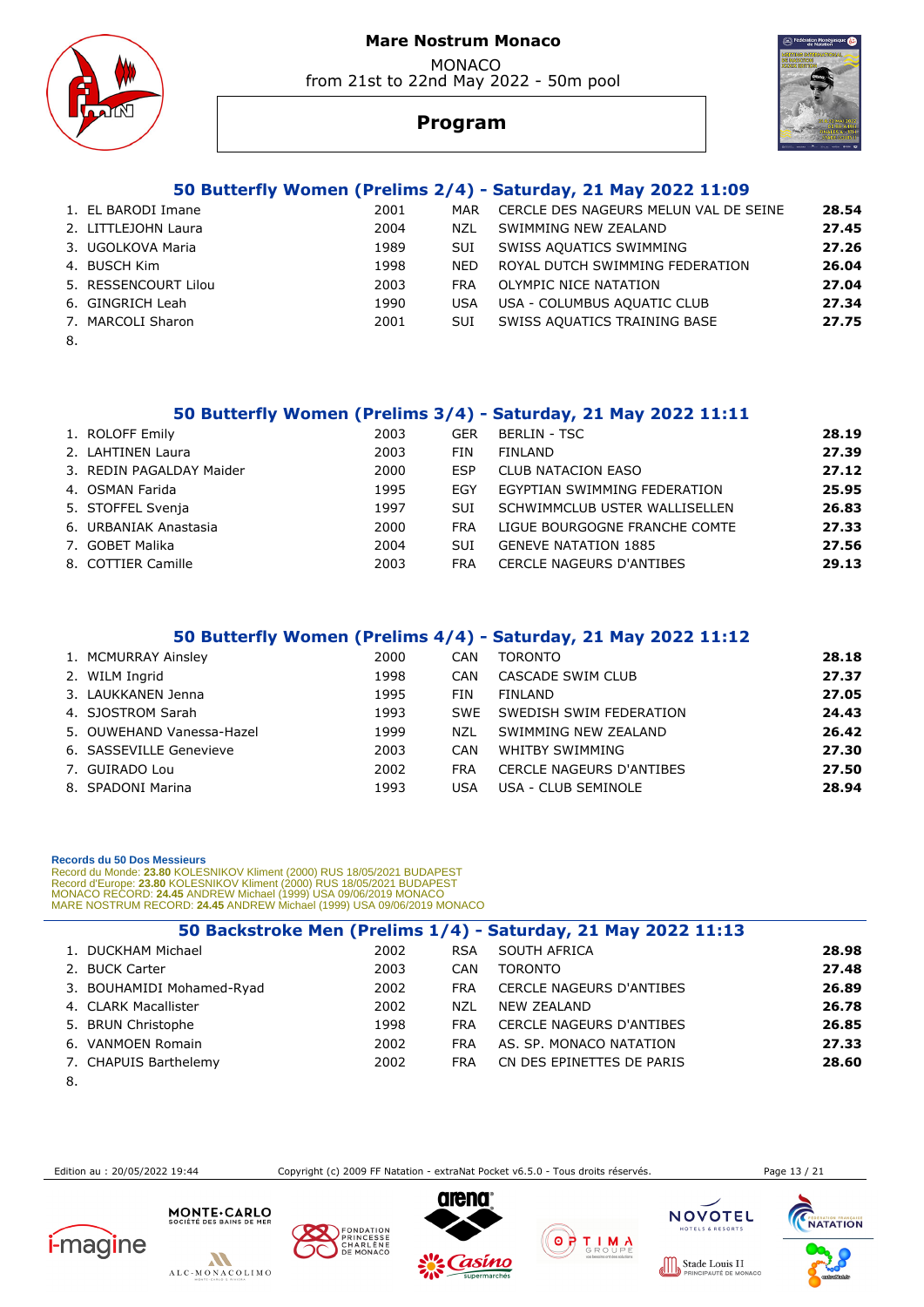





# **Program**

## **50 Backstroke Men (Prelims 2/4) - Saturday, 21 May 2022 11:14**

| 1. CHOUCHAOUI Mathys | 2003 | <b>FRA</b> | CERCLE NAUTIQUE CHALONNAIS            | 26.46 |
|----------------------|------|------------|---------------------------------------|-------|
| 2. BUCHER Simon      | 2000 | AUT        | AUSTRIA                               | 25.76 |
| 3. PFEIFFER Benjamin | 2003 | <b>SUI</b> | A-CLUB SWIMMING TEAM SAVOSA CAPRIASCA | 25.60 |
| 4. ANDREW Michael    | 1999 | <b>USA</b> | USA - MA SWIM ACADEMY                 | 24.80 |
| 5. STAKA Christopher | 1998 | <b>USA</b> | APTOS CABRILLO SWIM CLUB              | 25.06 |
| 6. SALCZER Ladislas  | 2000 | <b>FRA</b> | AS. SP. MONACO NATATION               | 25.66 |
| 7. DITTRICH Moritz   | 2001 | AUT        | AUSTRIA                               | 26.20 |
| 8. BASTIEN Thibault  | 2001 | <b>FRA</b> | LIGUE BOURGOGNE FRANCHE COMTE         | 26.77 |
|                      |      |            |                                       |       |

#### **50 Backstroke Men (Prelims 3/4) - Saturday, 21 May 2022 11:16**

| 1. MAKINEN Kalle         | 2002 | FIN        | FINLAND                                  | 26.38 |
|--------------------------|------|------------|------------------------------------------|-------|
| 2. MANNES Max            | 1997 | <b>LUX</b> | FÉDÉRATION LUXEMBOURGEOISE DE NATATION E | 25.70 |
| 3. DELL Zac              | 2001 | NZL        | SWIMMING NEW ZEALAND                     | 25.42 |
| 4. COETZE Pieter         | 2004 | <b>RSA</b> | SOUTH AFRICA                             | 24.74 |
| 5. HASSAN Mohamed Samy   | 1997 | EGY        | EGYPTIAN SWIMMING FEDERATION             | 24.93 |
| 6. KOUGKOULOS Anastasios | 2003 | <b>GRE</b> | <b>GREECE</b>                            | 25.61 |
| 7. SANTOS MARTIN Adrian  | 2002 | <b>FSP</b> | FEDERACIÓ CATALANA DE NATACIÓ            | 25.93 |
| 8. KLENZ Ramon           | 1998 | <b>GER</b> | SPORT-UNION NECKARSULM                   | 26.68 |

#### **50 Backstroke Men (Prelims 4/4) - Saturday, 21 May 2022 11:17**

| 1. MORLEY Cooper            | 2003 | NZL        | NEW ZEALAND                   | 26.34 |
|-----------------------------|------|------------|-------------------------------|-------|
| 2. STEWART Coleman          | 1998 | <b>USA</b> | USA - WOLFPACK ELITE          | 25.67 |
| 3. BOLLIN Thierry           | 2000 | <b>SUI</b> | SWISS AQUATICS TRAINING BASE  | 25.07 |
| 4. BRAUNSCHWEIG Ole         | 1997 | <b>GER</b> | <b>BERLIN - SGN</b>           | 24.67 |
| 5. NDOYE-BROUARD Yohann     | 2000 | <b>FRA</b> | LES DAUPHINS D'ANNECY         | 24.91 |
| 6. FOLLOWS Kane             | 1997 | N71        | SWIMMING NEW ZEALAND          | 25.60 |
| 7. MIGLBAUER Marvin         | 2002 | <b>AUT</b> | AUSTRIA                       | 25.80 |
| 8. HERNANDEZ GARCIA Alberto | 2003 | <b>FSP</b> | FEDERACIÓ CATALANA DE NATACIÓ | 26.46 |

#### **Records du 50 Dos Dames**

Record du Monde: **26.98** LIU Xiang (1996) CHN 21/08/2018 JAKARTA<br>Record d'Europe: **27.19 DAWSON Kathleen (1997) GBR 18/05/2021 BUDAPEST<br>MONACO RECORD: <b>27.37 FESIKOVA Anastasia (1990) RUS 17/06/2018 MONACO**<br>MARE NOSTRUM RE

#### **50 Backstroke Women (Prelims 1/4) - Saturday, 21 May 2022 11:18**

| 1.                           |      |            |                                   |       |
|------------------------------|------|------------|-----------------------------------|-------|
| 2.                           |      |            |                                   |       |
| 3. MATHIS Lune               | 2005 | MON        | FEDERATION MONEGASQUE DE NATATION | 35.00 |
| 4. GUIRADO Lou               | 2002 | <b>FRA</b> | <b>CERCLE NAGEURS D'ANTIBES</b>   | 31.00 |
| 5. CERMELLI DAVEGNA Carolina | 2001 | <b>PAN</b> | EQUIPO BELDAGANS PLUS             | 31.15 |
| -6.                          |      |            |                                   |       |
|                              |      |            |                                   |       |

- 8.
- 

Edition au : 20/05/2022 19:44 Copyright (c) 2009 FF Natation - extraNat Pocket v6.5.0 - Tous droits réservés. Page 14 / 21











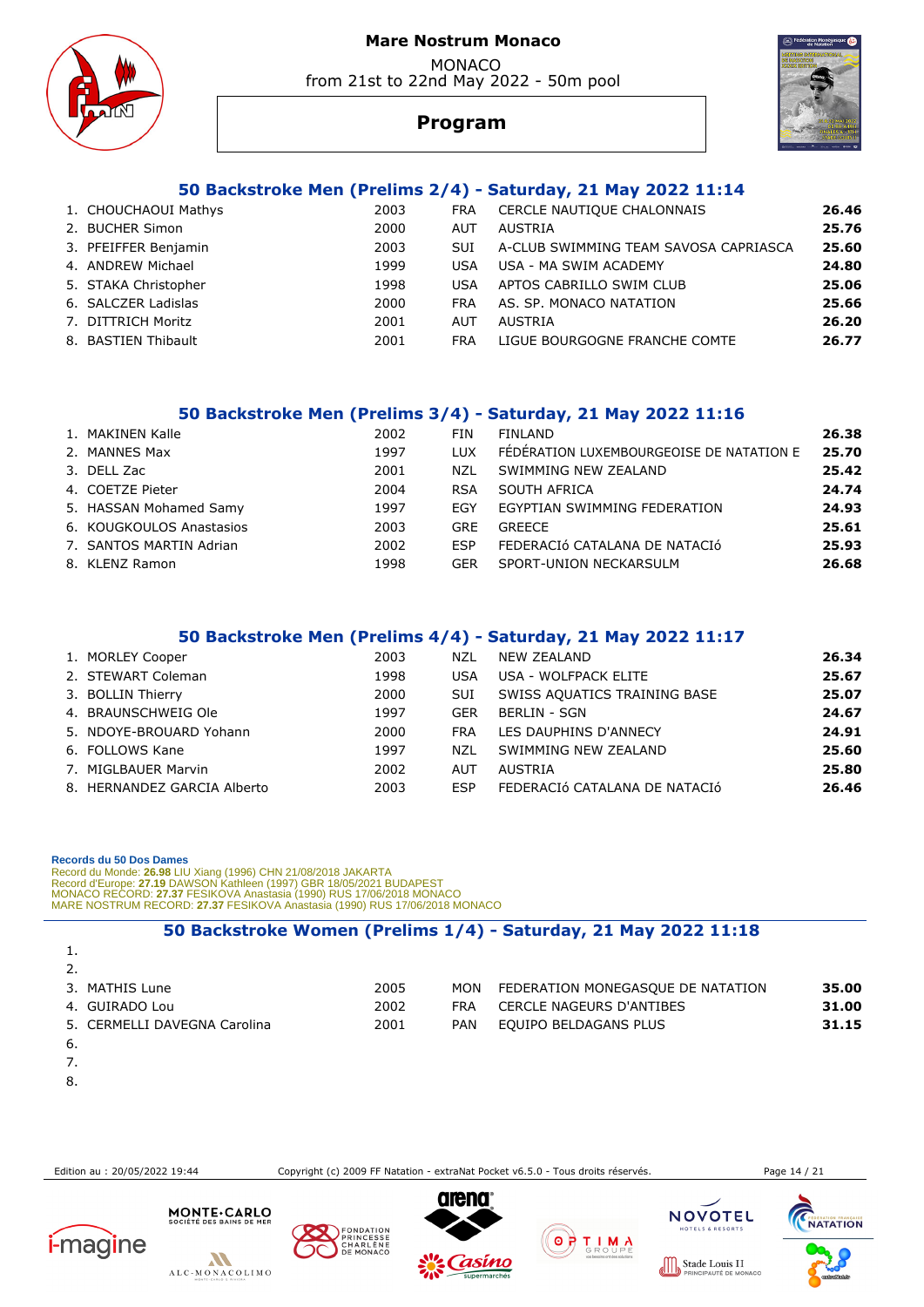**Mare Nostrum Monaco**  MONACO

from 21st to 22nd May 2022 - 50m pool



# **Program**

# **50 Backstroke Women (Prelims 2/4) - Saturday, 21 May 2022 11:19**

|        | 1. CHETANA BASKAR Suvana   | 2003 | IND        | SWIMMING FEDERATION OF INDIA  | 30.67 |
|--------|----------------------------|------|------------|-------------------------------|-------|
|        | 2. CANDELON Louna          | 2004 | FRA        | <b>CANET 66 NATATION</b>      | 29.48 |
|        | 3. MAHIEU Pauline          | 1999 | <b>FRA</b> | <b>CANET 66 NATATION</b>      | 28.32 |
|        | 4. JALLOW Mimosa           | 1994 | <b>FIN</b> | FINLAND                       | 27.97 |
|        | 5. PRADELL CARRASCO Mireia | 1995 | <b>FSP</b> | FEDERACIÓ CATALANA DE NATACIÓ | 28.20 |
|        | 6. UPANNE Lotta            | 1998 | <b>FIN</b> | FINLAND                       | 28.94 |
|        | 7. KARY Raili              | 2002 | CAN        | <b>TORONTO</b>                | 29.91 |
| $\sim$ |                            |      |            |                               |       |

8.

 $\Omega$ 

|                             |      |            | 50 Backstroke Women (Prelims 3/4) - Saturday, 21 May 2022 11:21 |       |
|-----------------------------|------|------------|-----------------------------------------------------------------|-------|
| 1. BATTI Sara               | 1996 | ITA        | VIRTUS BUONCONVENTO                                             | 30.20 |
| 2. ESPINOSA PATILLA Claudia | 2003 | <b>ESP</b> | FEDERACIÓ CATALANA DE NATACIÓ                                   | 29.39 |
| 3. KUBOVA Simona            | 1991 | CZE        | CZECH NATIONAL SWIMMING TEAM                                    | 28.30 |
| 4. WILM Ingrid              | 1998 | CAN        | CASCADE SWIM CLUB                                               | 27.78 |
| 5. KOST Nina                | 1995 | <b>GER</b> | SWISS AQUATICS SWIMMING                                         | 28.09 |
| 6. GOBET Malika             | 2004 | <b>SUI</b> | <b>GENEVE NATATION 1885</b>                                     | 28.79 |
| 7. GODWIN Emma              | 1997 | <b>NZL</b> | SWIMMING NEW ZEALAND                                            | 29.86 |
| 8. PICARD Lorine            | 2002 | <b>FRA</b> | LIGUE BOURGOGNE FRANCHE COMTE                                   | 30.94 |

|                           |      |            | 50 Backstroke Women (Prelims 4/4) - Saturday, 21 May 2022 11:22 |       |
|---------------------------|------|------------|-----------------------------------------------------------------|-------|
| 1. DRAKOPOULOS Milla      | 2006 | <b>RSA</b> | SOUTH AFRICA                                                    | 30.07 |
| 2. JANICKOVA Barbora      | 2000 | CZE.       | UNIVERZITA OLOMOUC                                              | 29.36 |
| 3. TEREBO Emma            | 1998 | <b>FRA</b> | AMIENS METROPOLE NATATION                                       | 28.29 |
| 4. DE WAARD Maaike        | 1996 | <b>NED</b> | ROYAL DUTCH SWIMMING FEDERATION                                 | 27.69 |
| 5. GIELE Tessa            | 2002 | <b>NFD</b> | ROYAL DUTCH SWIMMING FEDERATION                                 | 28.01 |
| 6. OUWEHAND Vanessa-Hazel | 1999 | <b>NZL</b> | SWIMMING NEW ZEALAND                                            | 28.38 |
| 7. PATEL Maana            | 2000 | IND.       | SWIMMING FEDERATION OF INDIA                                    | 29.78 |
| 8. NORMAN Gemma           | 2003 | CAN        | <b>TORONTO</b>                                                  | 30.90 |

#### **Records du 50 Brasse Messieurs**

Record du Monde: 25.95 PEATY Adam (1994) GBR 25/07/2017 BUDAPEST<br>Record d'Europe: 25.95 PEATY Adam (1994) GBR 25/07/2017 BUDAPEST<br>MONACO RECORD: 26.33 LIMA Felipe (1985) BRA 09/06/2019 MONACO<br>MARE NOSTRUM RECORD: 26.33 LIM

|                       |      |            | 50 Breaststroke Men (Prelims 1/3) - Saturday, 21 May 2022 11:23 |       |
|-----------------------|------|------------|-----------------------------------------------------------------|-------|
| 1. HELMS Blair        | 2002 | NZL        | NEW ZEALAND                                                     | 30.43 |
| 2. MALACHI Constantin | 1997 | MDA        | LEO LAGRANGE S. B.                                              | 28.92 |
| 3. STRUIJF Kingue     | 1994 | <b>NED</b> | SCHWIMM CLUB WIESBADEN                                          | 28.07 |
| 4. MATZERATH Lucas    | 2000 | <b>GER</b> | <b>SG FRANKFURT</b>                                             | 27.13 |
| 5. MASTROMATTEO Gabe  | 2002 | CAN        | <b>TORONTO</b>                                                  | 27.73 |
| 6. MCAVOY Benjamin    | 2003 | <b>SUI</b> | LIMMAT SHARKS ZURICH                                            | 28.70 |
| 7. LITTEN Eli         | 2001 | NZL        | <b>NEW ZEALAND</b>                                              | 29.58 |
| $\sim$                |      |            |                                                                 |       |

8.

Edition au : 20/05/2022 19:44 Copyright (c) 2009 FF Natation - extraNat Pocket v6.5.0 - Tous droits réservés. Page 15 / 21













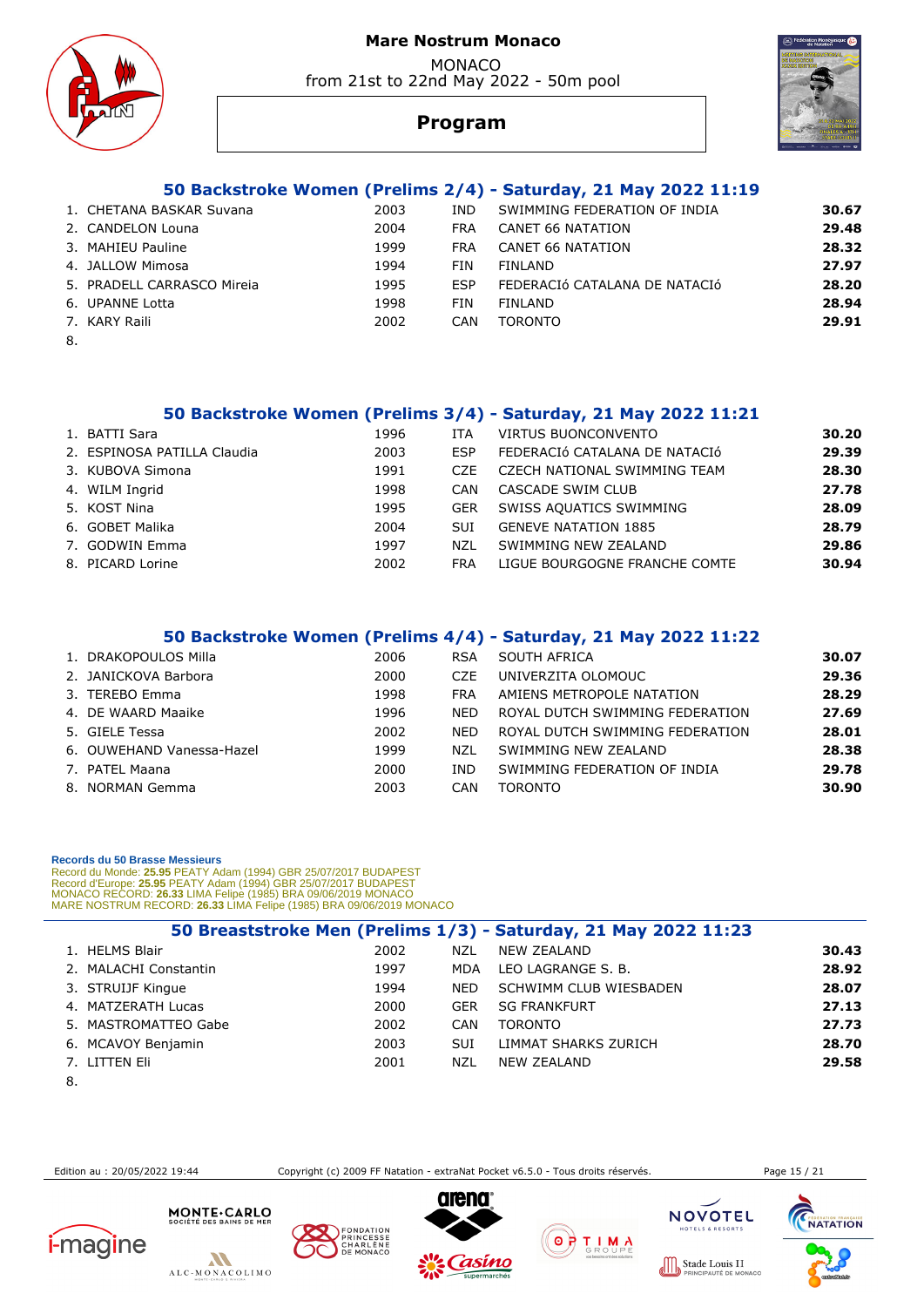MONACO from 21st to 22nd May 2022 - 50m pool





# **Program**

# **50 Breaststroke Men (Prelims 2/3) - Saturday, 21 May 2022 11:24**

|     | 1. KEMP Finn               | 2005 | LUX        | FEDERATION LUXEMBOURGEOISE DE NATATION E | 29.94 |
|-----|----------------------------|------|------------|------------------------------------------|-------|
|     | 2. KLENZ Ramon             | 1998 | <b>GER</b> | SPORT-UNION NECKARSULM                   | 28.81 |
|     | 3. MONI Luca               | 2000 | <b>ITA</b> | ASD NUOTO UISP 2003                      | 27.98 |
|     | 4. KAMMINGA Arno           | 1995 | <b>NED</b> | ROYAL DUTCH SWIMMING FEDERATION          | 26.80 |
|     | 5. BENITEZ HERNANDEZ David | 1998 | <b>FSP</b> | FEDERACIÓ CATALANA DE NATACIÓ            | 27.68 |
|     | 6. GILBERT Joshua          | 2001 | NZL        | NEW ZEALAND                              | 28.70 |
|     | 7. AYLWARD Graeme          | 2000 | CAN        | <b>TORONTO</b>                           | 29.19 |
| ନ୍ଦ |                            |      |            |                                          |       |

8.

#### **50 Breaststroke Men (Prelims 3/3) - Saturday, 21 May 2022 11:26**  1. CHILLINGWORTH Adam John 1997 HKG HONG KONG CHINA SWIMMING ASSOCIATION **29.88**

| $\pm$ . CHELLING IN ON HIT AGGILL JOHN. | . <i>.</i> | .          | יוטווחטעכם טיווייוויוווחט טיוטו טיוטוו | - - - - - |
|-----------------------------------------|------------|------------|----------------------------------------|-----------|
| 2. CHRAPAVY Filip                       | 1999       | CZE.       | CZECH NATIONAL SWIMMING TEAM           | 28.76     |
| 3. KOKKO Olli                           | 1994       | FIN.       | FINLAND                                | 27.73     |
| 4. GOMES JUNIOR Joao                    | 1986       | <b>BRA</b> | BRAZILIAN SWIMMING FEDERATION          | 26.62     |
| 5. REITSHAMMER Bernhard                 | 1994       | AUT        | AUSTRIA                                | 27.44     |
| 6. CRAWFORD Brenden                     | 1996       | <b>RSA</b> | SOUTH AFRICA                           | 28.12     |
| 7. GIORDANO Lorenzo                     | 2005       | ITA        | RARI NANTES IMPERIA '57                | 29.01     |
| 8. CHAPUIS Barthelemy                   | 2002       | <b>FRA</b> | CN DES EPINETTES DE PARIS              | 32.14     |
|                                         |            |            |                                        |           |

#### **Records du 50 Brasse Dames**

Record du Monde: **29.30** PILATO Benedetta (2005) ITA 22/05/2021 BUDAPEST<br>Record d'Europe: 2**9.30 PILATO Benedetta (2005) ITA 22/05/2021 BUDAPEST<br>MONACO RECORD: 3<b>0.**11 MEILUTYTE Ruta (1997) LTU 09/06/2013 MONACO<br>MARE NOSTR

|    | 50 Breaststroke Women (Prelims 1/4) - Saturday, 21 May 2022 11:27 |      |            |                                        |       |  |  |  |  |
|----|-------------------------------------------------------------------|------|------------|----------------------------------------|-------|--|--|--|--|
| 1. |                                                                   |      |            |                                        |       |  |  |  |  |
|    |                                                                   |      |            |                                        |       |  |  |  |  |
|    | 3. BROC Justine                                                   | 2001 | <b>FRA</b> | NATATION DE VILLEFRANCHE EN BEAUJOLAIS | 36.00 |  |  |  |  |
|    | 4. MCDONALD Abigail                                               | 2001 | <b>CAN</b> | <b>TORONTO</b>                         | 34.63 |  |  |  |  |
|    | 5. MARIC Lea                                                      | 2007 | <b>FRA</b> | AS. SP. MONACO NATATION                | 34.95 |  |  |  |  |
|    | 6. BRETT Lauren                                                   | 2006 | GBR        | AS. SP. MONACO NATATION                | 39.00 |  |  |  |  |
|    |                                                                   |      |            |                                        |       |  |  |  |  |

- 8.
- 

# **50 Breaststroke Women (Prelims 2/4) - Saturday, 21 May 2022 11:28**

| 2001                                                                                                                                                                | NZL        |         | 33.35                                                                                                                        |
|---------------------------------------------------------------------------------------------------------------------------------------------------------------------|------------|---------|------------------------------------------------------------------------------------------------------------------------------|
| 2003                                                                                                                                                                | <b>FIN</b> | FINLAND | 32.40                                                                                                                        |
| 2003                                                                                                                                                                | FIN        | FINLAND | 31.60                                                                                                                        |
| 2004                                                                                                                                                                | <b>USA</b> |         | 30.35                                                                                                                        |
| 1998                                                                                                                                                                | SUI        |         | 31.17                                                                                                                        |
| 1996                                                                                                                                                                | <b>DEN</b> |         | 31.93                                                                                                                        |
| 1998                                                                                                                                                                | <b>SUI</b> |         | 32.96                                                                                                                        |
| 1997                                                                                                                                                                | <b>NED</b> | ALBION  | 34.07                                                                                                                        |
| 1. HARRIS Phoebe<br>2. RUUSKA Martta<br>3. LAHTINEN Laura<br>4. JACOBY Lydia<br>5. MAMIE Lisa<br>6. SCHRODER Matilde<br>7. FROISSART Alexandra<br>8. DE GROOT Fenna |            |         | <b>NEW ZEALAND</b><br>USA - SEWARD TSUNAMI SWIM CLUB<br>SWISS AQUATICS SWIMMING<br>SIGMA SWIM<br><b>GENEVE NATATION 1885</b> |

Edition au : 20/05/2022 19:44 Copyright (c) 2009 FF Natation - extraNat Pocket v6.5.0 - Tous droits réservés. Page 16 / 21











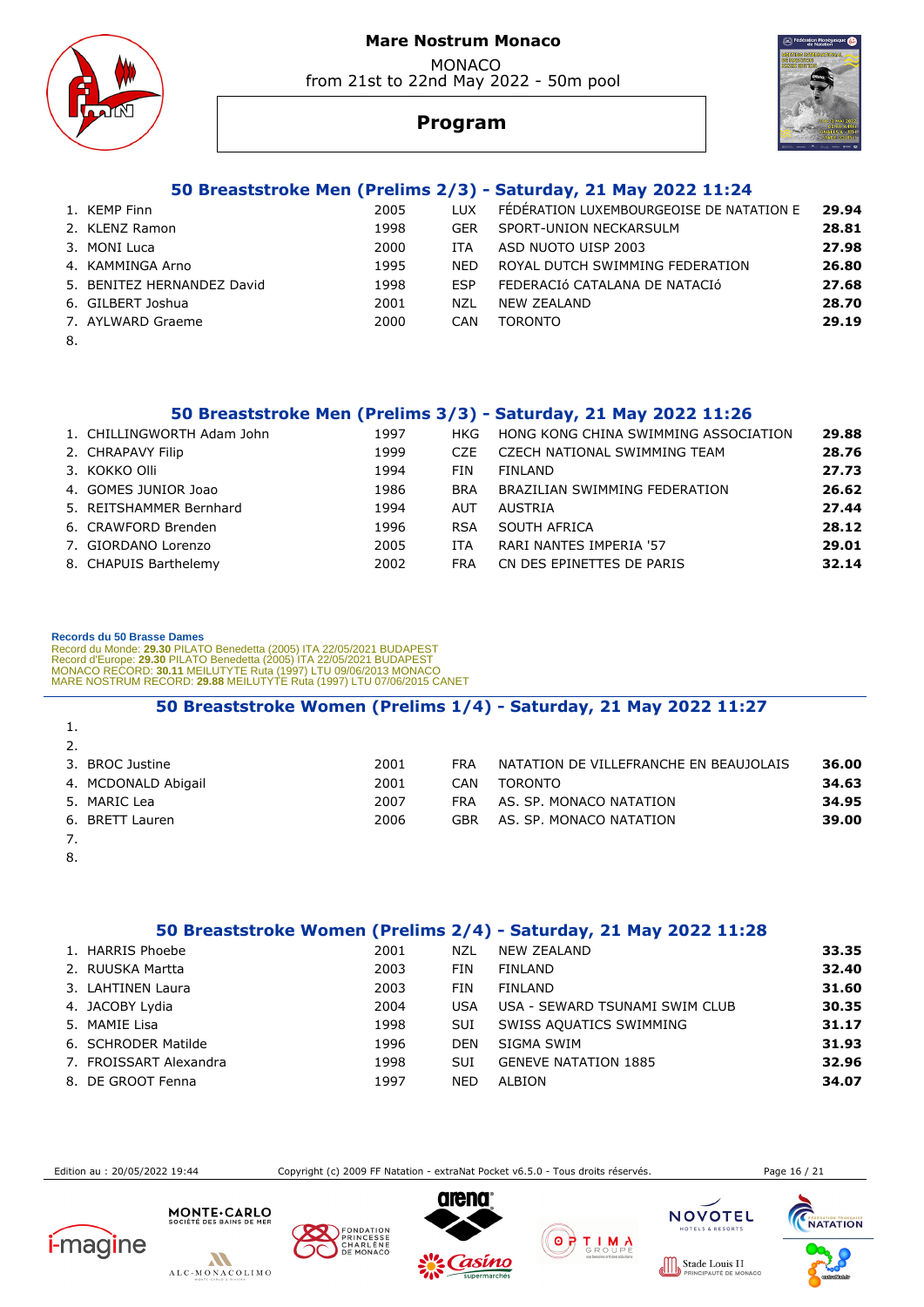MONACO from 21st to 22nd May 2022 - 50m pool





# **Program**

# **50 Breaststroke Women (Prelims 3/4) - Saturday, 21 May 2022 11:30**

| 1. EL BARODI Imane    | 2001 | MAR        | CERCLE DES NAGEURS MELUN VAL DE SEINE | 33.02 |
|-----------------------|------|------------|---------------------------------------|-------|
| 2. MUELLNER Lea       | 2003 | NZL        | SWIMMING NEW ZEALAND                  | 32.37 |
| 3. SCHULZE Nele       | 2004 | <b>GER</b> | <b>BERLIN - SGN</b>                   | 31.59 |
| 4. HANSSON Sophie     | 1998 | <b>SWF</b> | HELSINGBORG SIMSALLSKAP               | 30.31 |
| 5. ANGIOLINI Lisa     | 1995 | ITA        | VIRTUS BUONCONVENTO                   | 31.02 |
| 6. PAMMER Cornelia    | 2000 | <b>AUT</b> | AUSTRIA                               | 31.92 |
| 7. STAUDINGER Sara    | 1999 | <b>SUI</b> | SCHWIMMCLUB USTER WALLISELLEN         | 32.89 |
| 8. TUDO CUBELLS Nadia | 1997 | AND        | SPORT-UNION NECKARSULM                | 33.63 |
|                       |      |            |                                       |       |

#### **50 Breaststroke Women (Prelims 4/4) - Saturday, 21 May 2022 11:31**

| 2003                                                                                                                                                                      | NZL        | NEW ZEALAND                     | 32.97 |
|---------------------------------------------------------------------------------------------------------------------------------------------------------------------------|------------|---------------------------------|-------|
| 2001                                                                                                                                                                      | NZL        | SWIMMING NEW ZEALAND            | 32.02 |
| 1995                                                                                                                                                                      | FIN        | FINLAND                         | 31.28 |
| 2003                                                                                                                                                                      | <b>RSA</b> | SOUTH AFRICA                    | 29.72 |
| 1995                                                                                                                                                                      | FIN        | FINLAND                         | 30.72 |
| 2000                                                                                                                                                                      | IRL        | UNIVERSITY OF TENNESSEE         | 31.66 |
| 2004                                                                                                                                                                      | FRA        | <b>CERCLE NAGEURS D'ANTIBES</b> | 32.83 |
| 2005                                                                                                                                                                      | ITA        | RARI NANTES IMPERIA '57         | 33.52 |
| 1. BREARS Mackenzie<br>2. JACKSON Kaylee<br>3. LAUKKANEN Jenna<br>4. VAN NIEKERK Lara<br>5. KIVIRINTA Veera<br>6. MCSHARRY Mona<br>7. CHUFFART Claire<br>8. CIFELLI Elisa |            |                                 |       |

#### **Records du 50 Nage Libre Messieurs**

Record du Monde: **20.91** CIELO FILHO Cesar (1987) BRA 18/12/2009 SAO PAULO<br>Record d'Europe: 2**0.94** BOUSQUET Frédérick (1981) FRA 26/04/2009 MONTPELLIER<br>MONACO RECORD: **21.31** FRATUS Bruno (1989) BRA 09/06/2019 MONACO<br>MARE

#### **50 Freestyle Men (Prelims 1/10) - Saturday, 21 May 2022 11:32**

| 1.  |                      |      |            |                         |       |
|-----|----------------------|------|------------|-------------------------|-------|
| 2.  |                      |      |            |                         |       |
|     | 3. SIROUR Raphaël    | 2007 | <b>FRA</b> | AS. SP. MONACO NATATION | 31.32 |
|     | 4. BANDUROV Vladimir | 2005 | UKR        | AS. SP. MONACO NATATION | 27.93 |
|     | 5. TRUNGADI Alessio  | 2007 | <b>FRA</b> | AS. SP. MONACO NATATION | 29.30 |
| -6. |                      |      |            |                         |       |
| 7.  |                      |      |            |                         |       |
|     |                      |      |            |                         |       |

8.

# **50 Freestyle Men (Prelims 2/10) - Saturday, 21 May 2022 11:33**

| 2. CRASSARD Gabriel | 2008 | <b>FRA</b> | AS. SP. MONACO NATATION | 26.80 |
|---------------------|------|------------|-------------------------|-------|
| 3. TORRE Joseph     | 2007 | ITA.       | AS. SP. MONACO NATATION | 26.63 |
| 4. OUMAILIA Enzo    | 2005 | <b>FRA</b> | AS. SP. MONACO NATATION | 26.23 |
| 5. AUDOUARD Nicolas | 2002 | <b>FRA</b> | AS. SP. MONACO NATATION | 26.46 |
| 6. PETIT Antoine    | 2008 | <b>FRA</b> | AS. SP. MONACO NATATION | 26.70 |
| 7. TARAZI Mateo     | 2007 | GBR        | AS. SP. MONACO NATATION | 27.03 |
|                     |      |            |                         |       |

8.

Edition au : 20/05/2022 19:44 Copyright (c) 2009 FF Natation - extraNat Pocket v6.5.0 - Tous droits réservés. Page 17 / 21





MONTE . CARLO





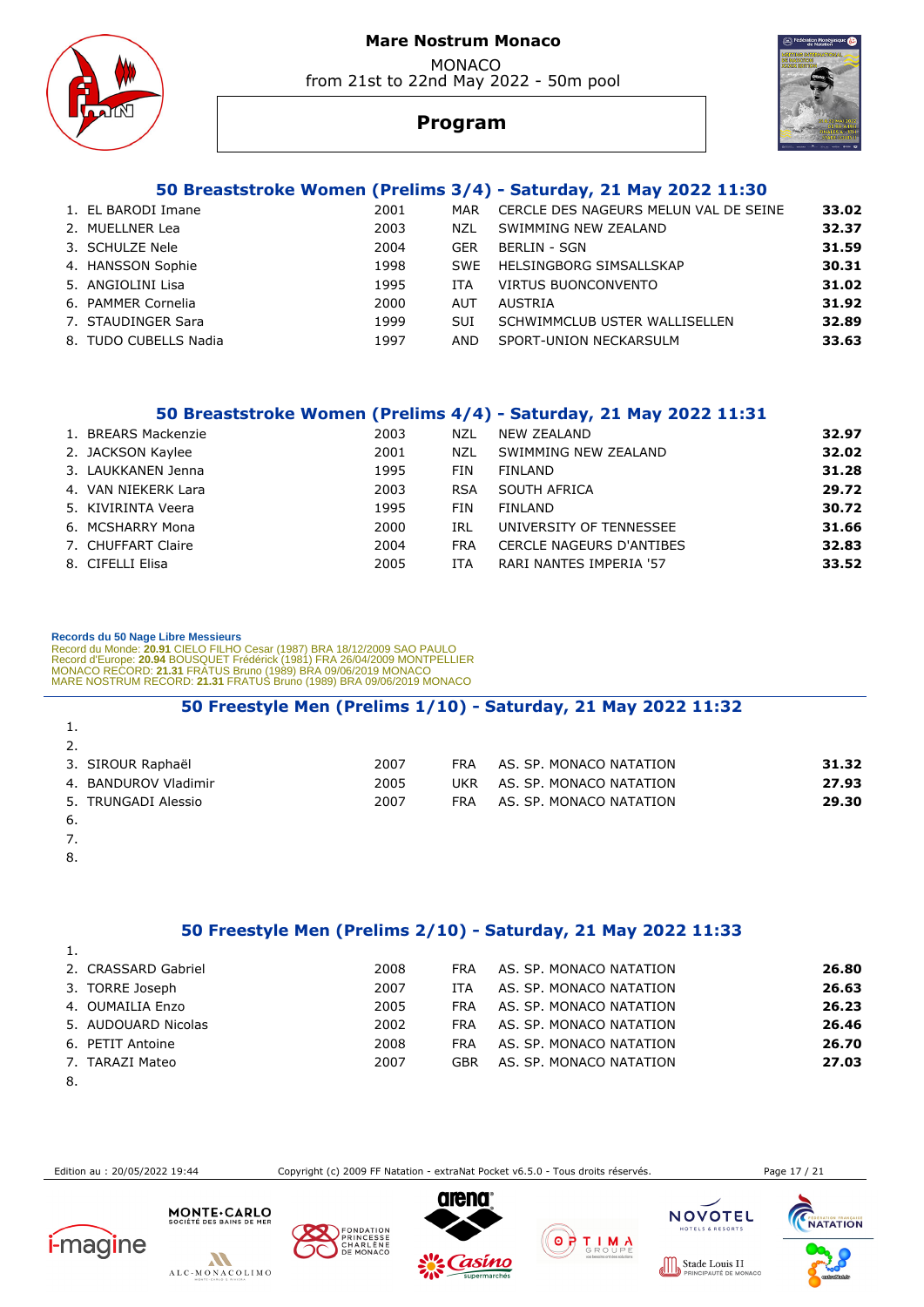MONACO from 21st to 22nd May 2022 - 50m pool





# **Program**

### **50 Freestyle Men (Prelims 3/10) - Saturday, 21 May 2022 11:35**

| 1. VITALI Luc            | 2005 | <b>GER</b> | AS. SP. MONACO NATATION                  | 26.12 |
|--------------------------|------|------------|------------------------------------------|-------|
| 2. MATOKHNIUK Danylo     | 1999 | UKR        | LIGUE BOURGOGNE FRANCHE COMTE            | 24.47 |
| 3. KURZ Luis             | 2002 | AUT        | AUSTRIA                                  | 24.16 |
| 4. PARRY Joshua          | 2003 | <b>RSA</b> | SOUTH AFRICA                             | 24.06 |
| 5. VANDERSCHRICK Stephan | 2000 | LUX.       | FÉDÉRATION LUXEMBOURGEOISE DE NATATION E | 24.06 |
| 6. RIVIÈRE Clément       | 2003 | <b>FRA</b> | LIGUE BOURGOGNE FRANCHE COMTE            | 24.33 |
| 7. FALOPPA Ethan         | 2005 | MON        | FEDERATION MONEGASQUE DE NATATION        | 25.09 |
| 8. DRUENNE Théo          | 2005 | MON        | FEDERATION MONEGASQUE DE NATATION        | 26.13 |
|                          |      |            |                                          |       |

#### **50 Freestyle Men (Prelims 4/10) - Saturday, 21 May 2022 11:36**

| 1. MASOUD Mohamed      | 1995 | NZL        | SWIMMING NEW ZEALAND          | 23.85 |
|------------------------|------|------------|-------------------------------|-------|
| 2. TERNER Tamas        | 1999 | <b>SUI</b> | SCHWIMMCLUB USTER WALLISELLEN | 23.81 |
| 3. RAMIA VIVES Guillem | 2002 | <b>ESP</b> | FEDERACIÓ CATALANA DE NATACIÓ | 23.62 |
| 4. FRANCHINI Laurent   | 2000 | <b>FRA</b> | CARROS NATATION               | 23.40 |
| 5. KIM Issei           | 2005 | 1PN        | AS. SP. MONACO NATATION       | 23.56 |
| 6. FUCHS Roman         | 1998 | <b>FRA</b> | AMIENS METROPOLE NATATION     | 23.67 |
| 7. HOUTI Fares         | 2003 | FRA        | CANET 66 NATATION             | 23.84 |
| 8. CLARK Macallister   | 2002 | NZL        | NEW ZEALAND                   | 23.99 |
|                        |      |            |                               |       |

#### **50 Freestyle Men (Prelims 5/10) - Saturday, 21 May 2022 11:37**

| 1. MONI Fabio      | 1997 | <b>ITA</b> | ASD NUOTO UISP 2003             | 23.30 |
|--------------------|------|------------|---------------------------------|-------|
| 2. KLENZ Ramon     | 1998 | GER        | SPORT-UNION NECKARSULM          | 23.02 |
| 3. WILLIAMS George | 1999 | NZL        | SWIMMING NEW ZEALAND            | 22.96 |
| 4. SATES Matthew   | 2003 | <b>RSA</b> | SOUTH AFRICA                    | 22.91 |
| 5. WEAVER Liam     | 2003 | CAN        | CASCADE SWIM CLUB               | 22.95 |
| 6. NATARAJ Srihari | 2001 | IND.       | SWIMMING FEDERATION OF INDIA    | 23.01 |
| 7. TAYLOR Jack     | 2001 | AUS.       | SWIMMING AUSTRALIA              | 23.20 |
| 8. KROON Luc       | 2001 | NFD.       | ROYAL DUTCH SWIMMING FEDERATION | 23.37 |

#### **50 Freestyle Men (Prelims 6/10) - Saturday, 21 May 2022 11:38**

| 1. HAMOUCHANE Souhail     | 1997 | MAR        | CERCLE NAGEURS D'ANTIBES   | 22.90 |
|---------------------------|------|------------|----------------------------|-------|
| 2. PERSSON Elias          | 2002 | <b>SWF</b> | MALMO KAPPSWIMMINGS KLUBB  | 22.88 |
| 3. DUTEL Yanis            | 2000 | <b>FRA</b> | SPORTING CLUB THIONVILLOIS | 22.83 |
| 4. MITYUKOV Roman         | 2000 | <b>SUI</b> | SWISS AQUATICS SWIMMING    | 22.82 |
| 5. PIERRE LOUIS Sebastian | 2000 | <b>GER</b> | <b>SG FRANKFURT</b>        | 22.82 |
| 6. BILAS Stergios-marios  | 2001 | <b>GRE</b> | <b>GREECE</b>              | 22.84 |
| 7. SALVAN Hadrien         | 1997 | <b>FRA</b> | STADE DE VANVES            | 22.90 |
| 8. ELSON Christopher      | 1998 | NZL        | SWIMMING NEW ZEALAND       | 22.91 |

Edition au : 20/05/2022 19:44 Copyright (c) 2009 FF Natation - extraNat Pocket v6.5.0 - Tous droits réservés. Page 18 / 21











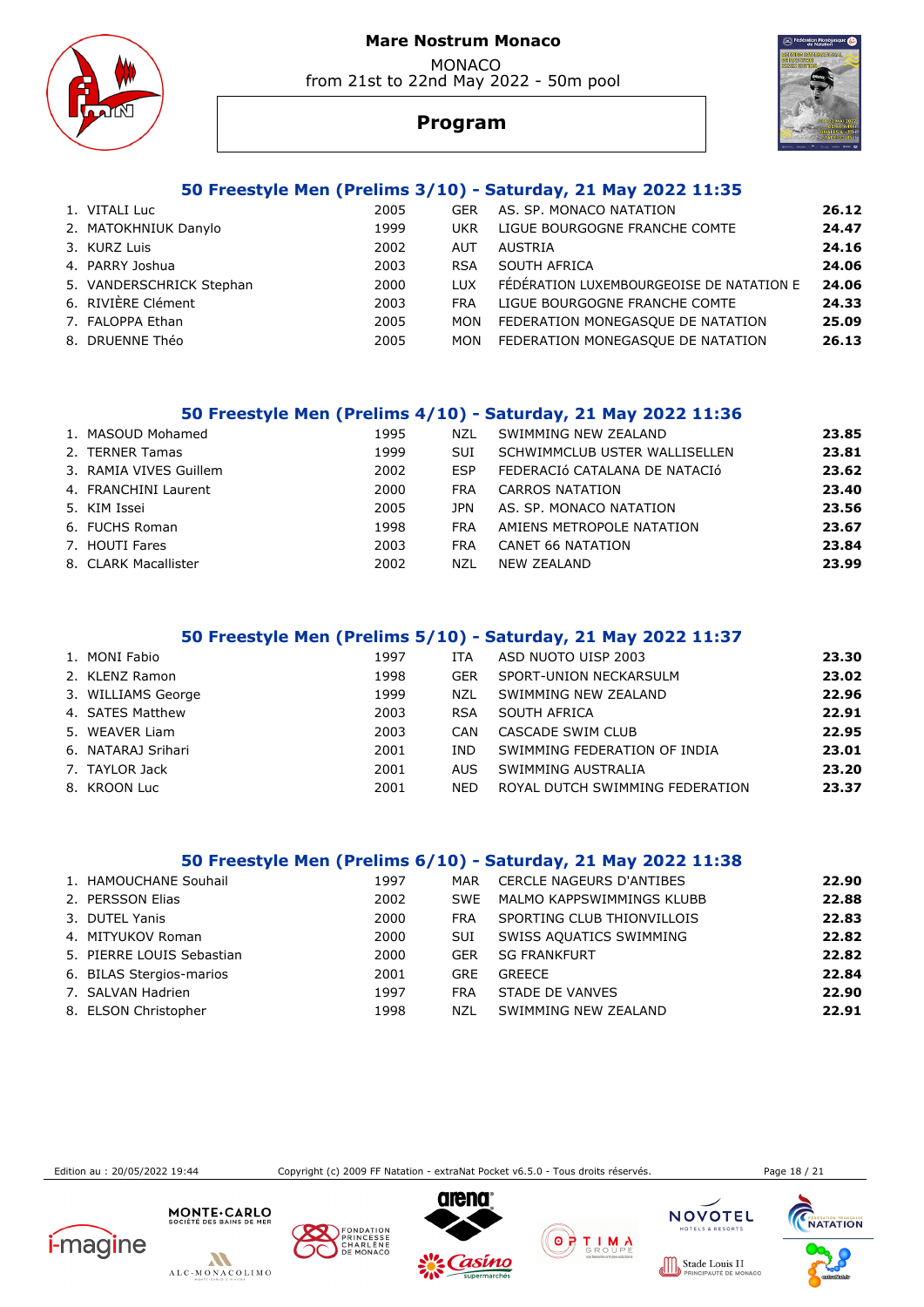MONACO from 21st to 22nd May 2022 - 50m pool





# **Program**

#### **50 Freestyle Men (Prelims 7/10) - Saturday, 21 May 2022 11:39**

| 1. VERHOEVEN Thomas | 1997 | <b>NED</b> | ALBION                                   | 22.71 |
|---------------------|------|------------|------------------------------------------|-------|
| 2. FABIANI Remi     | 2001 | LUX        | FÉDÉRATION LUXEMBOURGEOISE DE NATATION E | 22.54 |
| 3. ACIN Nikola      | 1999 | <b>SRB</b> | SERBIAN SWIMMING FEDERATION              | 22.51 |
| 4. GRAY Cameron     | 2003 | N71        | SWIMMING NEW ZEALAND                     | 22.42 |
| 5. PIRON Thomas     | 2000 | FRA        | LYON NATATION METROPOLE                  | 22.45 |
| 6. BAEZ Nikita      | 2000 | FRA        | LYON NATATION METROPOLE                  | 22.52 |
| 7. SANTOS Gabriel   | 1996 | <b>BRA</b> | BRAZILIAN SWIMMING FEDERATION            | 22.67 |
| 8. MAKINEN Kalle    | 2002 | FIN.       | <b>FINLAND</b>                           | 22.80 |

#### **50 Freestyle Men (Prelims 8/10) - Saturday, 21 May 2022 11:40**

| 1. TJON A JOE Renzo    | 1995 | <b>SUR</b> | DE DOLFIJN AMSTERDAM            | 22.18 |
|------------------------|------|------------|---------------------------------|-------|
| 2. SZABO Szebastian    | 1996 | <b>HUN</b> | HUNGARIAN SWIMMING FEDERATION   | 21.99 |
| 3. DOTTO Luca          | 1990 | ITA        | CS CARABINIERI                  | 21.81 |
| 4. FRATUS Bruno        | 1989 | <b>BRA</b> | BRASIL                          | 21.57 |
| 5. LIUKKONEN Ari Pekka | 1989 | <b>FIN</b> | <b>FINLAND</b>                  | 21.61 |
| 6. SAHNOUNE Oussama    | 1992 | ALG.       | <b>SG FRANKFURT</b>             | 21.96 |
| 7. PIJNENBURG Stan     | 1996 | <b>NED</b> | ROYAL DUTCH SWIMMING FEDERATION | 22.10 |
| 8. RIHOUX Charles      | 1998 | <b>FRA</b> | OLYMPIC NICE NATATION           | 22.36 |
|                        |      |            |                                 |       |

#### **50 Freestyle Men (Prelims 9/10) - Saturday, 21 May 2022 11:41**

| 1. GOVOROV Andrii      | 1992 | UKR        | UKRAINIAN SWIMMING FEDERATION   | 22.16 |
|------------------------|------|------------|---------------------------------|-------|
| 2. KORSTANJE Nyls      | 1999 | <b>NFD</b> | ROYAL DUTCH SWIMMING FEDERATION | 21.98 |
| 3. GROUSSET Maxime     | 1999 | <b>FRA</b> | C.S. CLICHY 92                  | 21.74 |
| 4. MANAUDOU Florent    | 1990 | <b>FRA</b> | CERCLE NAGEURS MARSEILLE        | 21.53 |
| 5. GKOLOMEEV Kristian  | 1993 | <b>GRE</b> | <b>GREECE</b>                   | 21.60 |
| 6. SELIN Artem         | 2002 | <b>GFR</b> | SCHWIMM CLUB WIESBADEN          | 21.83 |
| 7. SIMONS Kenzo        | 2001 | <b>NED</b> | ROYAL DUTCH SWIMMING FEDERATION | 22.02 |
| 8. CHIERIGHINI Marcelo | 1991 | <b>BRA</b> | BRAZILIAN SWIMMING FEDERATION   | 22.26 |

#### **50 Freestyle Men (Prelims 10/10) - Saturday, 21 May 2022 11:43**

| 1. COETZE Pieter     | 2004 | <b>RSA</b> | SOUTH AFRICA                         | 22.15 |
|----------------------|------|------------|--------------------------------------|-------|
| 2. HO Ian-Yentou     | 1997 | HKG        | HONG KONG CHINA SWIMMING ASSOCIATION | 21.97 |
| 3. BUKHOV Vladyslav  | 2002 | UKR        | UKRAINIAN SWIMMING FEDERATION        | 21.73 |
| 4. ANDREW Michael    | 1999 | <b>USA</b> | USA - MA SWIM ACADEMY                | 21.45 |
| 5. DE BOER Thom      | 1991 | NFD.       | ROYAL DUTCH SWIMMING FEDERATION      | 21.58 |
| 6. PUTS Jesse        | 1994 | NFD.       | ROYAL DUTCH SWIMMING FEDERATION      | 21.82 |
| 7. LOBANOVSKIJ Maxim | 1996 | <b>HUN</b> | <b>GENEVE NATATION 1885</b>          | 22.01 |
| 8. NEMETH Nandor     | 1999 | <b>HUN</b> | HUNGARIAN SWIMMING FEDERATION        | 22.20 |

Edition au : 20/05/2022 19:44 Copyright (c) 2009 FF Natation - extraNat Pocket v6.5.0 - Tous droits réservés. Page 19 / 21





MONTE CARLO







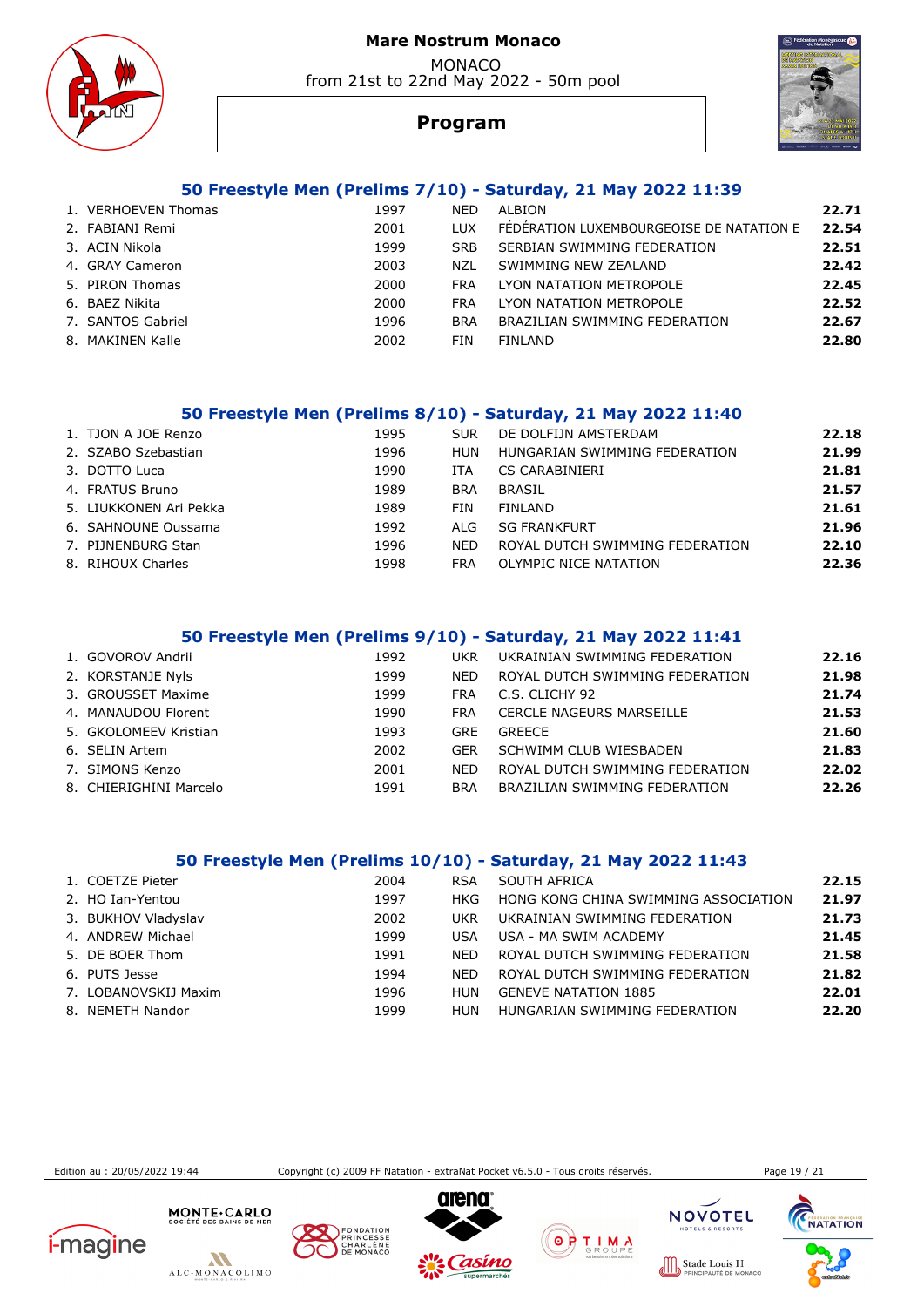

# **Mare Nostrum Monaco**  MONACO

from 21st to 22nd May 2022 - 50m pool



# **Program**

 **Records du 50 Nage Libre Dames**  Record du Monde: 23.67 SJOSTROM Sarah (1993) SWE 29/07/2017 BUDAPEST<br>Record d'Europe: 23.67 SJOSTROM Sarah (1993) SWE 29/07/2017 BUDAPEST<br>MONACO RECORD: 23.95 SJOSTROM Sarah (1993) SWE 11/06/2017 MONACO<br>MARE NOSTRUM RECORD

# **50 Freestyle Women (Prelims 1/5) - Saturday, 21 May 2022 11:44**

| 2.  |                  |      |            |                                   |       |
|-----|------------------|------|------------|-----------------------------------|-------|
|     | 3. BELARIBI Maya | 2008 | <b>FRA</b> | AS. SP. MONACO NATATION           | 32.04 |
|     | 4. BRETT Lauren  | 2006 | GBR        | AS. SP. MONACO NATATION           | 31.10 |
|     | 5. MATHIS Lune   | 2005 | MON        | FEDERATION MONEGASOUE DE NATATION | 31.33 |
| -6. |                  |      |            |                                   |       |

7.

1.

8.

 **50 Freestyle Women (Prelims 2/5) - Saturday, 21 May 2022 11:45** 

| 1. NAPOLEONI Rébécca | 2006 | ITA        | AS. SP. MONACO NATATION               | 30.20 |
|----------------------|------|------------|---------------------------------------|-------|
| 2. EL BARODI Imane   | 2001 | MAR        | CERCLE DES NAGEURS MELUN VAL DE SEINE | 27.64 |
| 3. STOFFEL Svenja    | 1997 | <b>SUI</b> | SCHWIMMCLUB USTER WALLISELLEN         | 27.00 |
| 4. BOETSCHI Fabiana  | 2000 | <b>SUI</b> | SCHWIMMCLUB USTER WALLISELLEN         | 26.88 |
| 5. DRAKOPOULOS Milla | 2006 | <b>RSA</b> | SOUTH AFRICA                          | 26.96 |
| 6. PICARD Lorine     | 2002 | <b>FRA</b> | LIGUE BOURGOGNE FRANCHE COMTE         | 27.12 |
| 7. EL BARAKA Sofia   | 2007 | <b>ITA</b> | RARI NANTES IMPERIA '57               | 28.08 |
| 8. CALLEA Alissia    | 2008 | <b>FRA</b> | AS. SP. MONACO NATATION               | 30.30 |
|                      |      |            |                                       |       |

#### **50 Freestyle Women (Prelims 3/5) - Saturday, 21 May 2022 11:46**

| 1. OSBORNE Summer    | 2005 | NZL        | NEW ZEALAND                     | 26.27 |
|----------------------|------|------------|---------------------------------|-------|
| 2. TESSARIOL Lucile  | 2004 | <b>FRA</b> | SPORT ATHLETI MERIGNACAIS       | 25.84 |
| 3. OSMAN Farida      | 1995 | EGY        | EGYPTIAN SWIMMING FEDERATION    | 25.22 |
| 4. BUSCH Kim         | 1998 | <b>NFD</b> | ROYAL DUTCH SWIMMING FEDERATION | 24.67 |
| 5. SANTAMANS Anna    | 1993 | <b>FRA</b> | PAYS D'AIX NATATION             | 25.01 |
| 6. JANICKOVA Barbora | 2000 | CZE        | UNIVERZITA OLOMOUC              | 25.63 |
| 7. DELNO Marjolein   | 1994 | NFD.       | SCHWIMM CLUB WIESBADEN          | 25.94 |
| 8. NORMAN Gemma      | 2003 | <b>CAN</b> | <b>TORONTO</b>                  | 26.58 |

### **50 Freestyle Women (Prelims 4/5) - Saturday, 21 May 2022 11:47**

| 1. JEHL Marina            | 2001 | <b>FRA</b> | CANET 66 NATATION                    | 26.15 |
|---------------------------|------|------------|--------------------------------------|-------|
| 2. CHENG Camille-Lily-Mei | 1993 | HKG        | HONG KONG CHINA SWIMMING ASSOCIATION | 25.74 |
| 3. TOURETSKI Sasha        | 1994 | SUI        | SWISS AQUATICS SWIMMING              | 25.15 |
| 4. VAN ROON Geertruida    | 1998 | <b>NED</b> | ROYAL DUTCH SWIMMING FEDERATION      | 24.63 |
| 5. GIELE Tessa            | 2002 | <b>NED</b> | ROYAL DUTCH SWIMMING FEDERATION      | 24.96 |
| 6. UGOLKOVA Maria         | 1989 | <b>SUI</b> | SWISS AQUATICS SWIMMING              | 25.47 |
| 7. CROSBIE Aimee          | 2004 | NZL        | SWIMMING NEW ZEALAND                 | 25.87 |
| 8. PAMMER Cornelia        | 2000 | AUT        | AUSTRIA                              | 26.40 |

Edition au : 20/05/2022 19:44 Copyright (c) 2009 FF Natation - extraNat Pocket v6.5.0 - Tous droits réservés. Page 20 / 21











ΘF